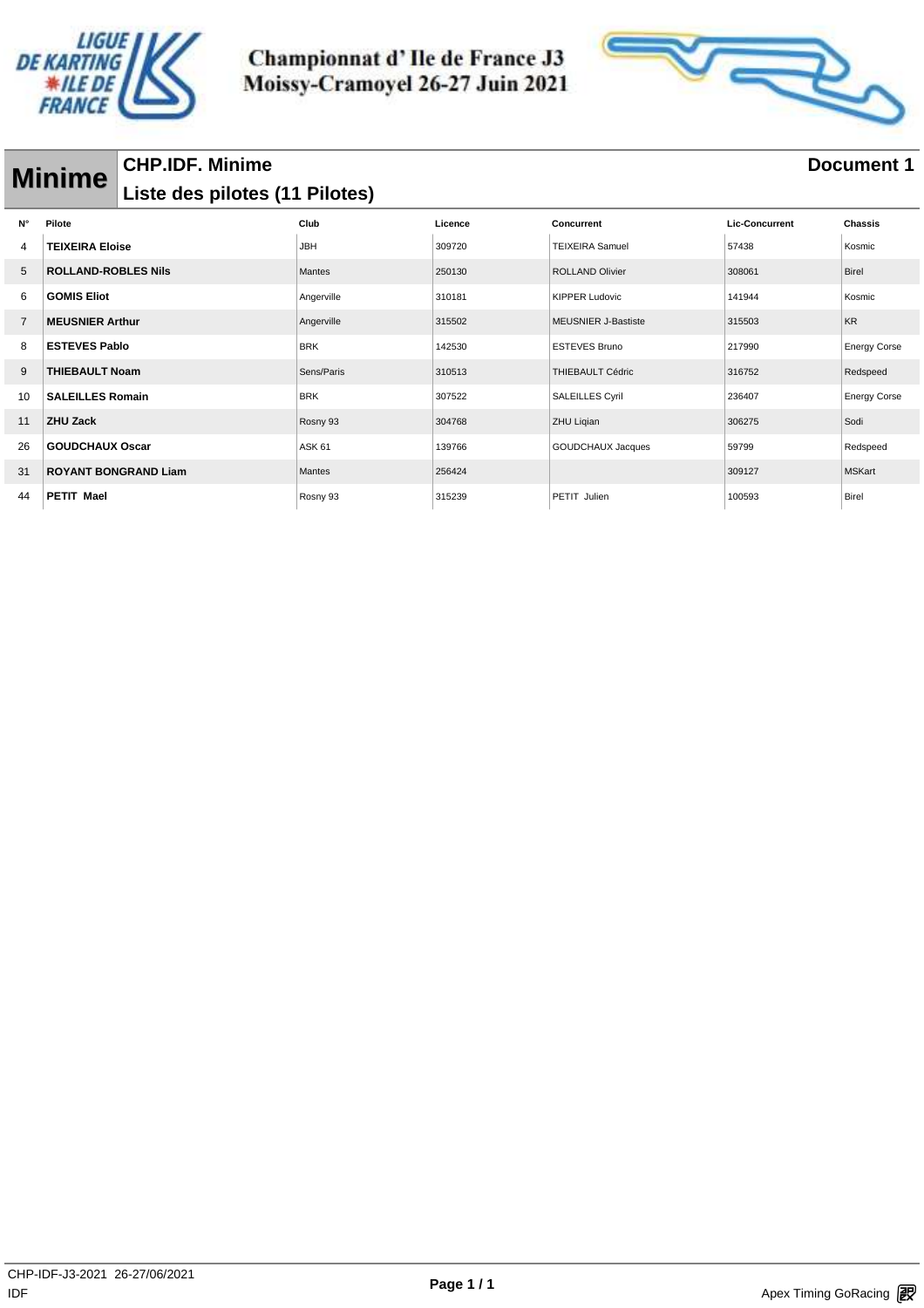

Championnat d'Ile de France J3 Moissy-Cramoyel 26-27 Juin 2021



#### **Document 2**

|                |             | <b>Minime</b> Libres 2 (12) |                     |               | Sous réserve du contrôle technique ou d'incidents d'ordre sportif |        |         |      |  |
|----------------|-------------|-----------------------------|---------------------|---------------|-------------------------------------------------------------------|--------|---------|------|--|
|                |             | <b>Résultats</b>            |                     |               |                                                                   |        |         |      |  |
| Clt            | $N^{\circ}$ | Pilote                      | <b>Chassis</b>      | Club          | <b>Temps</b>                                                      | Ecart  | Interv. | Tour |  |
| 1              | 11          | <b>ZHU Zack</b>             | Sodi                | Rosny 93      | 1:33.824                                                          |        |         | 3    |  |
| $\overline{2}$ | 26          | <b>GOUDCHAUX Oscar</b>      | Redspeed            | <b>ASK 61</b> | 1:33.841                                                          | 0.017  | 0.017   | 3    |  |
| 3              | 10          | <b>SALEILLES Romain</b>     | <b>Energy Corse</b> | <b>BRK</b>    | 1:36.617                                                          | 2.793  | 2.776   | 3    |  |
| $\overline{4}$ | 6           | <b>GOMIS Eliot</b>          | Kosmic              | Angerville    | 1:42.091                                                          | 8.267  | 5.474   | 3    |  |
| 5              | 5           | <b>ROLLAND-ROBLES Nils</b>  | Birel               | Mantes        | 1:44.364                                                          | 10.540 | 2.273   | 4    |  |
| 6              | 88          | <b>THIEBAULT Leny</b>       | Redspeed            |               | 1:45.545                                                          | 11.721 | 1.181   | 4    |  |
| $\overline{7}$ | 32          | <b>CAPIETTO Néo</b>         | <b>KR</b>           | Dourdan       | 1:46.417                                                          | 12.593 | 0.872   | 3    |  |
| 8              | 31          | <b>ROYANT BONGRAND Liam</b> | <b>MSKart</b>       | Mantes        | 1:48.728                                                          | 14.904 | 2.311   | 3    |  |
| 9              | 44          | PETIT Mael                  | Birel               | Rosny 93      | 1:51.853                                                          | 18.029 | 3.125   | 1    |  |
| 10             | 9           | <b>THIEBAULT Noam</b>       | Redspeed            | Sens/Paris    | 1:56.462                                                          | 22.638 | 4.609   | 1    |  |
|                |             |                             |                     |               |                                                                   |        |         |      |  |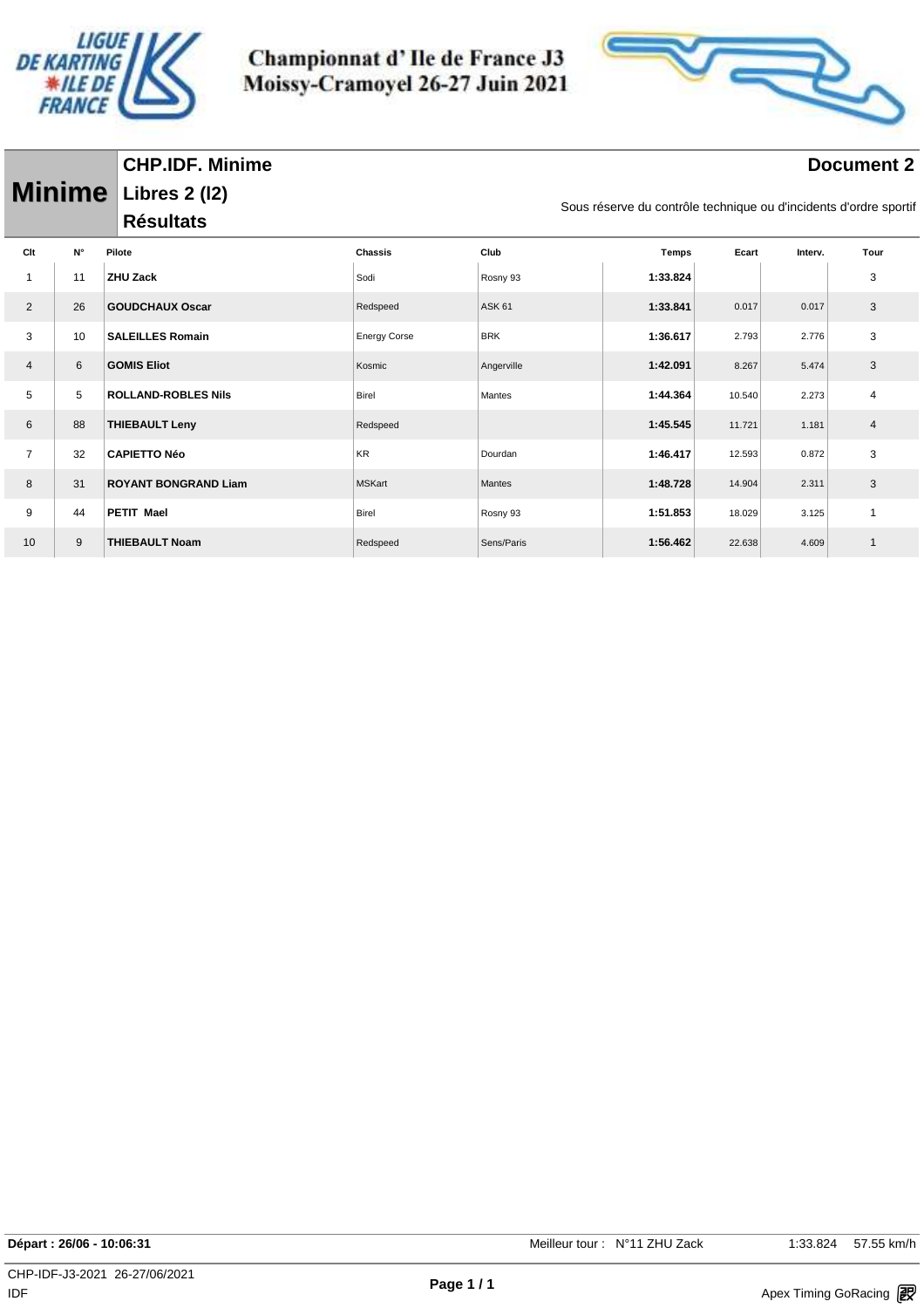



|                                | <b>CHP.IDF. Minime</b> |
|--------------------------------|------------------------|
|                                | Minime Libres 2 (12)   |
|                                | Analyse des tours      |
| Tours                          | Temps au tour          |
| N°5 ROLLAND-ROBLES Nils        |                        |
| $\mathbf{1}$                   | 1:50.760               |
| $\overline{2}$                 | 1:51.447               |
| 3                              | 1:53.505               |
| $\overline{\mathbf{4}}$        | 1:44.364               |
| N°6 GOMIS Eliot                |                        |
| $\mathbf{1}$<br>$\overline{2}$ | 1:50.641<br>1:43.483   |
| 3                              | 1:42.091               |
| N°9 THIEBAULT Noam             |                        |
| 1                              | 1:56.462               |
| $\overline{c}$                 | 2:04.205               |
| 3                              | 3:49.326               |
| N°10 SALEILLES Romain          |                        |
| $\mathbf{1}$                   | 1:39.706               |
| $\overline{2}$                 | 1:38.552               |
| 3                              | 1:36.617               |
| $\overline{4}$                 | 1:36.887               |
| 5                              | 1:41.287               |
| N°11 ZHU Zack                  |                        |
| 1                              | 1:36.031               |
| $\overline{c}$                 | 1:33.993               |
| 3<br>$\overline{\mathbf{4}}$   | 1:33.824<br>1:36.094   |
| 5                              | 1:34.910               |
| N°26 GOUDCHAUX Oscar           |                        |
| $\mathbf{1}$                   | 1:34.781               |
| $\overline{2}$                 | 1:34.516               |
| 3                              | 1:33.841               |
| $\overline{4}$                 | 1:38.878               |
| 5                              | 1:34.486               |
| N°31 ROYANT BONGRAND Liam      |                        |
| $\mathbf{1}$                   | 2:02.823               |
| $\overline{2}$                 | 1:52.550               |
| 3                              | 1:48.728               |
| $\overline{\mathbf{4}}$        | 1:53.622               |
| N°32 CAPIETTO Néo              |                        |
| $\mathbf{1}$<br>$\overline{2}$ | 1:55.459<br>1:48.104   |
| 3                              | 1:46.417               |
| $\overline{4}$                 | 1:58.230               |
| N°44 PETIT Mael                |                        |
| $\mathbf{1}$                   | 1:51.853               |
| $\overline{2}$                 | 2:27.775               |
| N°88 THIEBAULT Leny            |                        |
| $\mathbf{1}$                   | 1:48.893               |
| $\overline{2}$                 | 1:54.399               |
| 3                              | 2:13.978               |
| $\overline{\mathbf{4}}$        | 1:45.545               |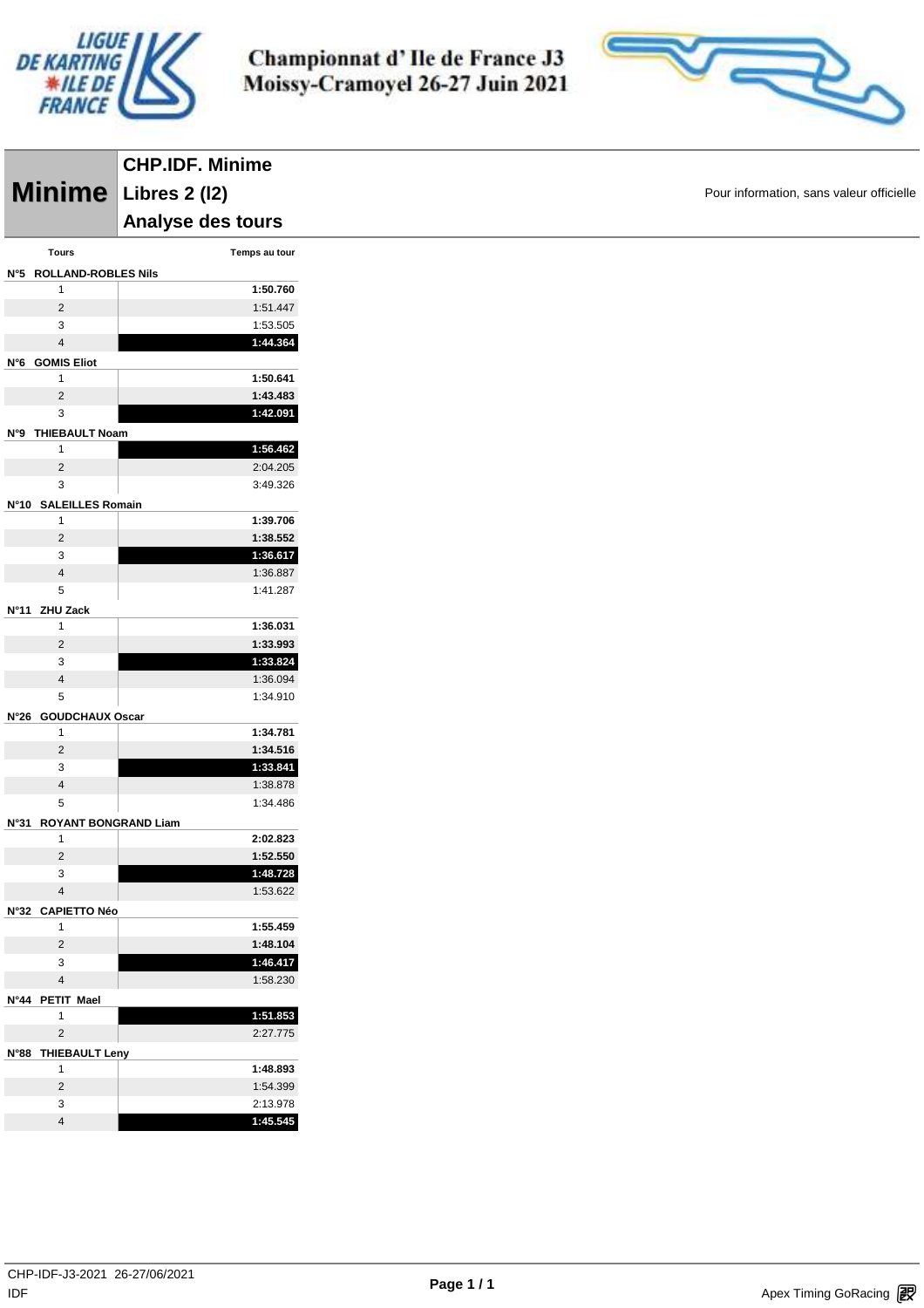

Championnat d'Ile de France J3 Moissy-Cramoyel 26-27 Juin 2021



#### **Document 4**

|                |                | Minime Libres 3 (13)                                                                  |                     |               |              |        |         |                |
|----------------|----------------|---------------------------------------------------------------------------------------|---------------------|---------------|--------------|--------|---------|----------------|
|                |                | Sous réserve du contrôle technique ou d'incidents d'ordre sportif<br><b>Résultats</b> |                     |               |              |        |         |                |
| Clt            | N°             | Pilote                                                                                | <b>Chassis</b>      | Club          | <b>Temps</b> | Ecart  | Interv. | Tour           |
|                | 26             | <b>GOUDCHAUX Oscar</b>                                                                | Redspeed            | <b>ASK 61</b> | 1:32.400     |        |         | 5              |
| $\overline{2}$ | 11             | <b>ZHU Zack</b>                                                                       | Sodi                | Rosny 93      | 1:32.956     | 0.556  | 0.556   | 5              |
| 3              | 10             | <b>SALEILLES Romain</b>                                                               | <b>Energy Corse</b> | <b>BRK</b>    | 1:35.067     | 2.667  | 2.111   | 5              |
| 4              | 9              | <b>THIEBAULT Noam</b>                                                                 | Redspeed            | Sens/Paris    | 1:37.577     | 5.177  | 2.510   | $\overline{4}$ |
| 5              | 6              | <b>GOMIS Eliot</b>                                                                    | Kosmic              | Angerville    | 1:38.084     | 5.684  | 0.507   | $\mathbf{1}$   |
| 6              | 8              | <b>ESTEVES Pablo</b>                                                                  | <b>Energy Corse</b> | <b>BRK</b>    | 1:38.100     | 5.700  | 0.016   | $\mathbf{1}$   |
| $\overline{7}$ | 88             | <b>THIEBAULT Leny</b>                                                                 | Redspeed            |               | 1:42.546     | 10.146 | 4.446   | 3              |
| 8              | 31             | <b>ROYANT BONGRAND Liam</b>                                                           | <b>MSKart</b>       | Mantes        | 1:46.113     | 13.713 | 3.567   | $\mathbf{1}$   |
| 9              | 44             | <b>PETIT Mael</b>                                                                     | <b>Birel</b>        | Rosny 93      | 1:46.924     | 14.524 | 0.811   | $\overline{4}$ |
| 10             | 32             | <b>CAPIETTO Néo</b>                                                                   | <b>KR</b>           | Dourdan       | 1:50.130     | 17.730 | 3.206   | $\overline{2}$ |
| 11             | 5              | <b>ROLLAND-ROBLES Nils</b>                                                            | <b>Birel</b>        | Mantes        | 1:51.001     | 18.601 | 0.871   | $\mathbf{1}$   |
| 12             | $\overline{4}$ | <b>TEIXEIRA Eloise</b>                                                                | Kosmic              | <b>JBH</b>    | 1:56.563     | 24.163 | 5.562   | $\overline{2}$ |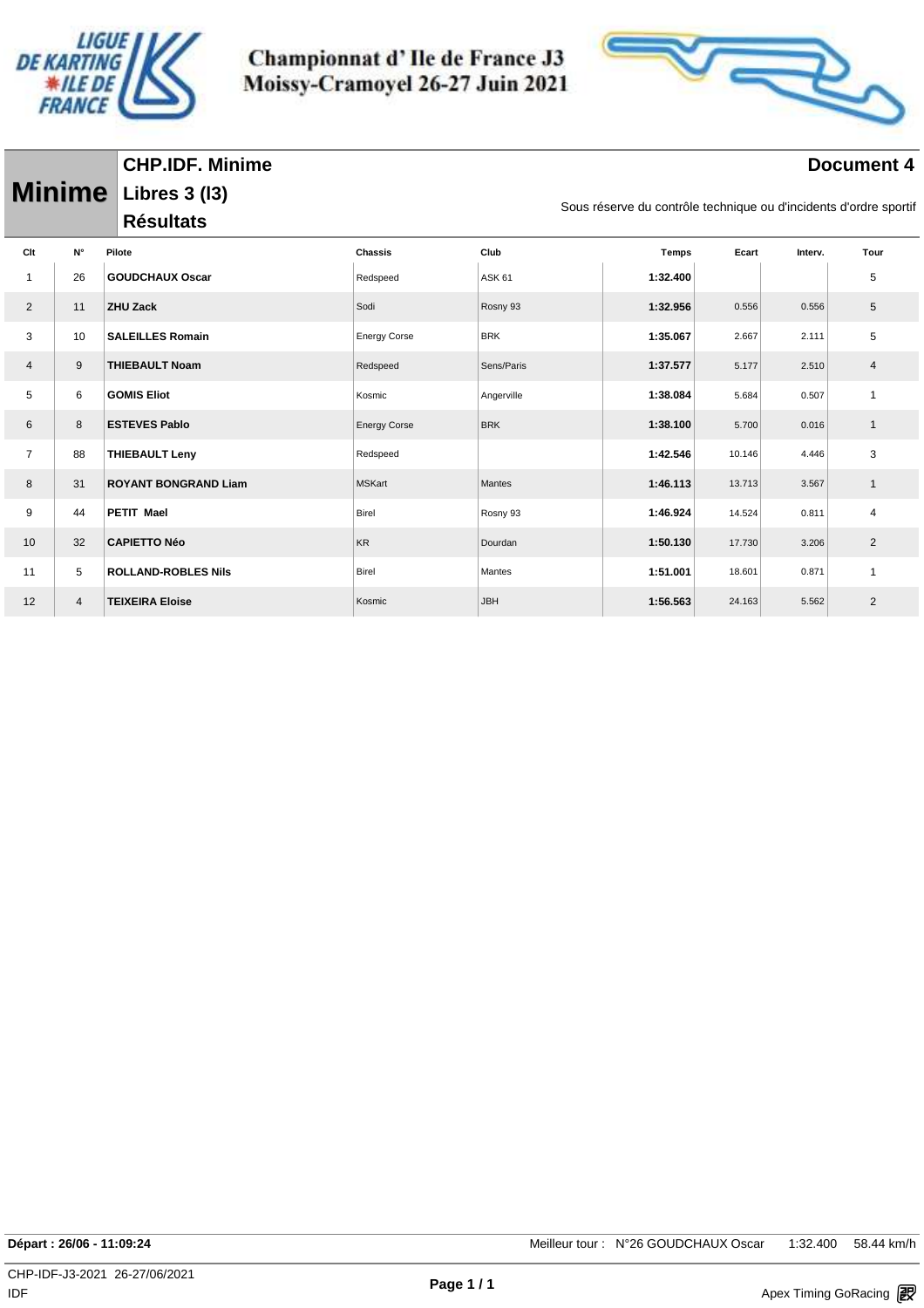



|                                   | <b>CHP.IDF. Minime</b> |                |               |                                          |
|-----------------------------------|------------------------|----------------|---------------|------------------------------------------|
|                                   | Minime Libres 3 (13)   |                |               | Pour information, sans valeur officielle |
|                                   | Analyse des tours      |                |               |                                          |
| <b>Tours</b>                      | Temps au tour          | <b>Tours</b>   | Temps au tour |                                          |
| N°4 TEIXEIRA Eloise               |                        | $\overline{2}$ | 1:56.703      |                                          |
| 1                                 | 2:16.000               | 3              | 1:42.546      |                                          |
| $\overline{2}$                    | 1:56.563               | 4              | 1:49.422      |                                          |
| 3                                 | 3:38.230               |                |               |                                          |
| N°5 ROLLAND-ROBLES Nils           |                        |                |               |                                          |
| $\mathbf{1}$                      | 1:51.001               |                |               |                                          |
| $\overline{2}$                    | 2:52.603               |                |               |                                          |
| 3                                 | 1:53.166               |                |               |                                          |
| N°6 GOMIS Eliot                   |                        |                |               |                                          |
| $\mathbf{1}$                      | 1:38.084               |                |               |                                          |
| $\overline{2}$                    | 1:46.256               |                |               |                                          |
| 3                                 | 1:52.850               |                |               |                                          |
| $\overline{4}$                    | 1:53.139               |                |               |                                          |
|                                   |                        |                |               |                                          |
| N°8 ESTEVES Pablo<br>$\mathbf{1}$ | 1:38.100               |                |               |                                          |
|                                   |                        |                |               |                                          |
| N°9 THIEBAULT Noam                |                        |                |               |                                          |
| $\mathbf{1}$                      | 2:27.997               |                |               |                                          |
| $\overline{2}$                    | 2:10.409               |                |               |                                          |
| 3                                 | 2:03.932               |                |               |                                          |
| $\overline{4}$                    | 1:37.577               |                |               |                                          |
| N°10 SALEILLES Romain             |                        |                |               |                                          |
| $\mathbf{1}$                      | 1:38.617               |                |               |                                          |
| $\overline{2}$                    | 1:35.863               |                |               |                                          |
| 3                                 | 1:37.149               |                |               |                                          |
| $\overline{4}$                    | 1:35.900               |                |               |                                          |
| 5                                 | 1:35.067               |                |               |                                          |
| N°11 ZHU Zack                     |                        |                |               |                                          |
| $\mathbf{1}$                      | 1:37.493               |                |               |                                          |
| $\overline{2}$                    | 1:32.984               |                |               |                                          |
| 3                                 | 1:34.087               |                |               |                                          |
| $\overline{4}$                    | 1:34.797               |                |               |                                          |
| $\,$ 5 $\,$                       | 1:32.956               |                |               |                                          |
| N°26 GOUDCHAUX Oscar              |                        |                |               |                                          |
| $\mathbf{1}$                      | 1:35.847               |                |               |                                          |
| $\sqrt{2}$                        | 1:33.763               |                |               |                                          |
| 3                                 | 1:33.482               |                |               |                                          |
| $\overline{4}$                    | 1:32.873               |                |               |                                          |
| 5                                 | 1:32.400               |                |               |                                          |
| N°31 ROYANT BONGRAND Liam         |                        |                |               |                                          |
| $\mathbf{1}$                      | 1:46.113               |                |               |                                          |
| $\overline{2}$                    | 1:49.235               |                |               |                                          |
| 3                                 | 1:54.383               |                |               |                                          |
| $\overline{4}$                    | 1:49.784               |                |               |                                          |
| N°32 CAPIETTO Néo                 |                        |                |               |                                          |
| $\mathbf{1}$                      | 1:52.730               |                |               |                                          |
| $\overline{2}$                    | 1:50.130               |                |               |                                          |
| 3                                 | 2:07.553               |                |               |                                          |
| $\overline{4}$                    | 2:08.654               |                |               |                                          |
| N°44 PETIT Mael                   |                        |                |               |                                          |
| 1                                 | 1:53.191               |                |               |                                          |
| $\overline{2}$                    | 1:49.633               |                |               |                                          |
| 3                                 | 1:47.457               |                |               |                                          |
| $\overline{4}$                    | 1:46.924               |                |               |                                          |
| N°88 THIEBAULT Leny               |                        |                |               |                                          |
| $\mathbf{1}$                      | 1:56.521               |                |               |                                          |
|                                   |                        |                |               |                                          |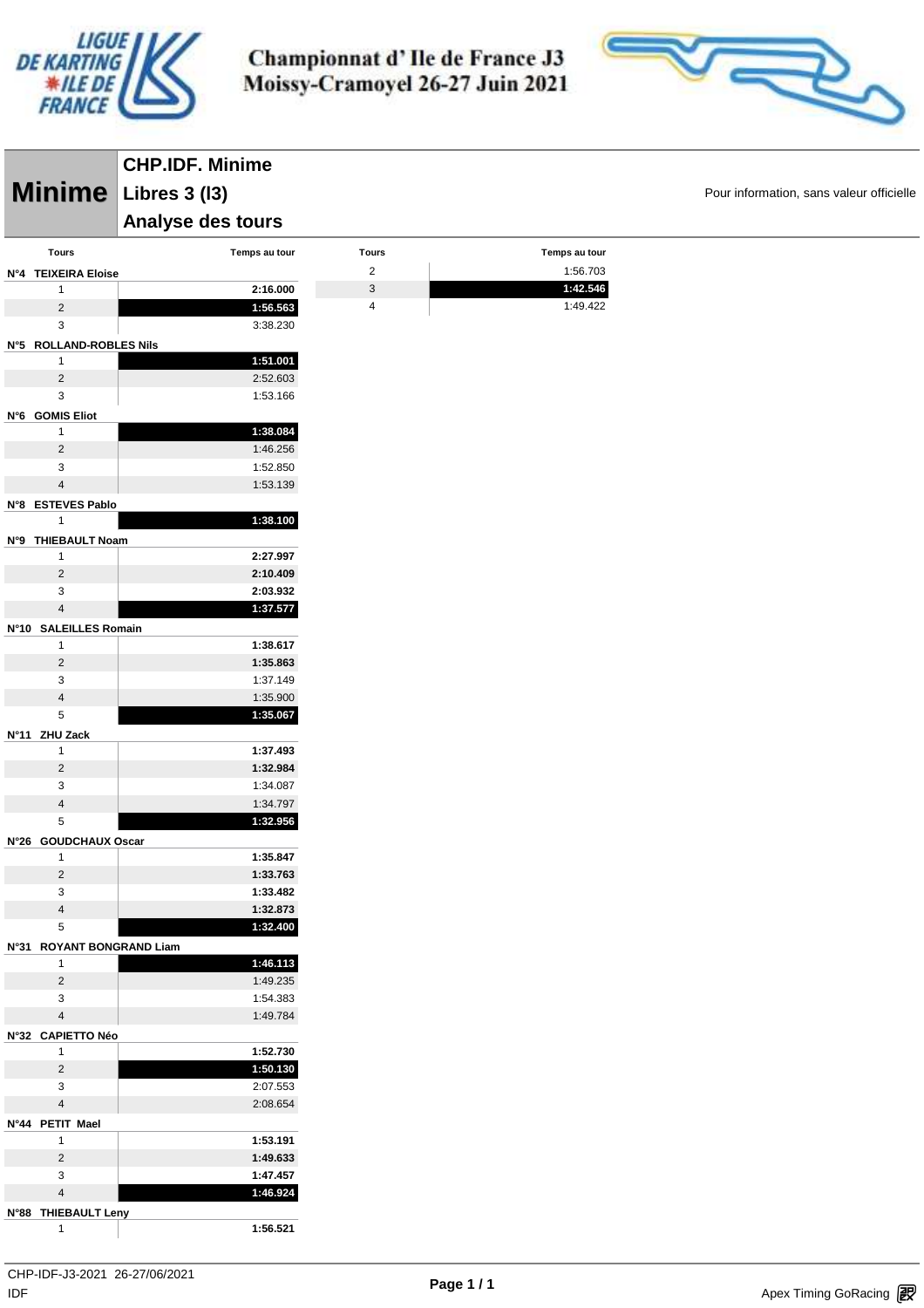

Championnat d'Ile de France J3 Moissy-Cramoyel 26-27 Juin 2021



#### **Document 3**

|                |                | <b>Minime</b> Libres 4 (14)                                                           |                     |               |              |        |         |                |  |  |  |
|----------------|----------------|---------------------------------------------------------------------------------------|---------------------|---------------|--------------|--------|---------|----------------|--|--|--|
|                |                | Sous réserve du contrôle technique ou d'incidents d'ordre sportif<br><b>Résultats</b> |                     |               |              |        |         |                |  |  |  |
| Clt            | $N^{\circ}$    | Pilote                                                                                | <b>Chassis</b>      | Club          | <b>Temps</b> | Ecart  | Interv. | Tour           |  |  |  |
| $\overline{1}$ | 11             | <b>ZHU Zack</b>                                                                       | Sodi                | Rosny 93      | 1:31.755     |        |         | 4              |  |  |  |
| $\overline{2}$ | 26             | <b>GOUDCHAUX Oscar</b>                                                                | Redspeed            | <b>ASK 61</b> | 1:32.317     | 0.562  | 0.562   | $\overline{4}$ |  |  |  |
| 3              | 10             | <b>SALEILLES Romain</b>                                                               | <b>Energy Corse</b> | <b>BRK</b>    | 1:32.500     | 0.745  | 0.183   | 4              |  |  |  |
| 4              | 8              | <b>ESTEVES Pablo</b>                                                                  | <b>Energy Corse</b> | <b>BRK</b>    | 1:32.850     | 1.095  | 0.350   | $\overline{2}$ |  |  |  |
| 5              | 6              | <b>GOMIS Eliot</b>                                                                    | Kosmic              | Angerville    | 1:38.956     | 7.201  | 6.106   | $\overline{4}$ |  |  |  |
| 6              | $\sqrt{5}$     | <b>ROLLAND-ROBLES Nils</b>                                                            | Birel               | Mantes        | 1:39.908     | 8.153  | 0.952   | $\overline{4}$ |  |  |  |
| $\overline{7}$ | 32             | <b>CAPIETTO Néo</b>                                                                   | KR                  | Dourdan       | 1:41.344     | 9.589  | 1.436   | 3              |  |  |  |
| 8              | 9              | <b>THIEBAULT Noam</b>                                                                 | Redspeed            | Sens/Paris    | 1:41.854     | 10.099 | 0.510   | $\mathbf{1}$   |  |  |  |
| 9              | 44             | <b>PETIT Mael</b>                                                                     | <b>Birel</b>        | Rosny 93      | 1:43.367     | 11.612 | 1.513   | 4              |  |  |  |
| 10             | 31             | <b>ROYANT BONGRAND Liam</b>                                                           | <b>MSKart</b>       | Mantes        | 1:43.720     | 11.965 | 0.353   | 2              |  |  |  |
| 11             | 88             | <b>THIEBAULT Leny</b>                                                                 | Redspeed            |               | 1:44.504     | 12.749 | 0.784   | $\overline{2}$ |  |  |  |
| 12             | $\overline{4}$ | <b>TEIXEIRA Eloise</b>                                                                | Kosmic              | <b>JBH</b>    | 1:54.674     | 22.919 | 10.170  | $\mathbf{1}$   |  |  |  |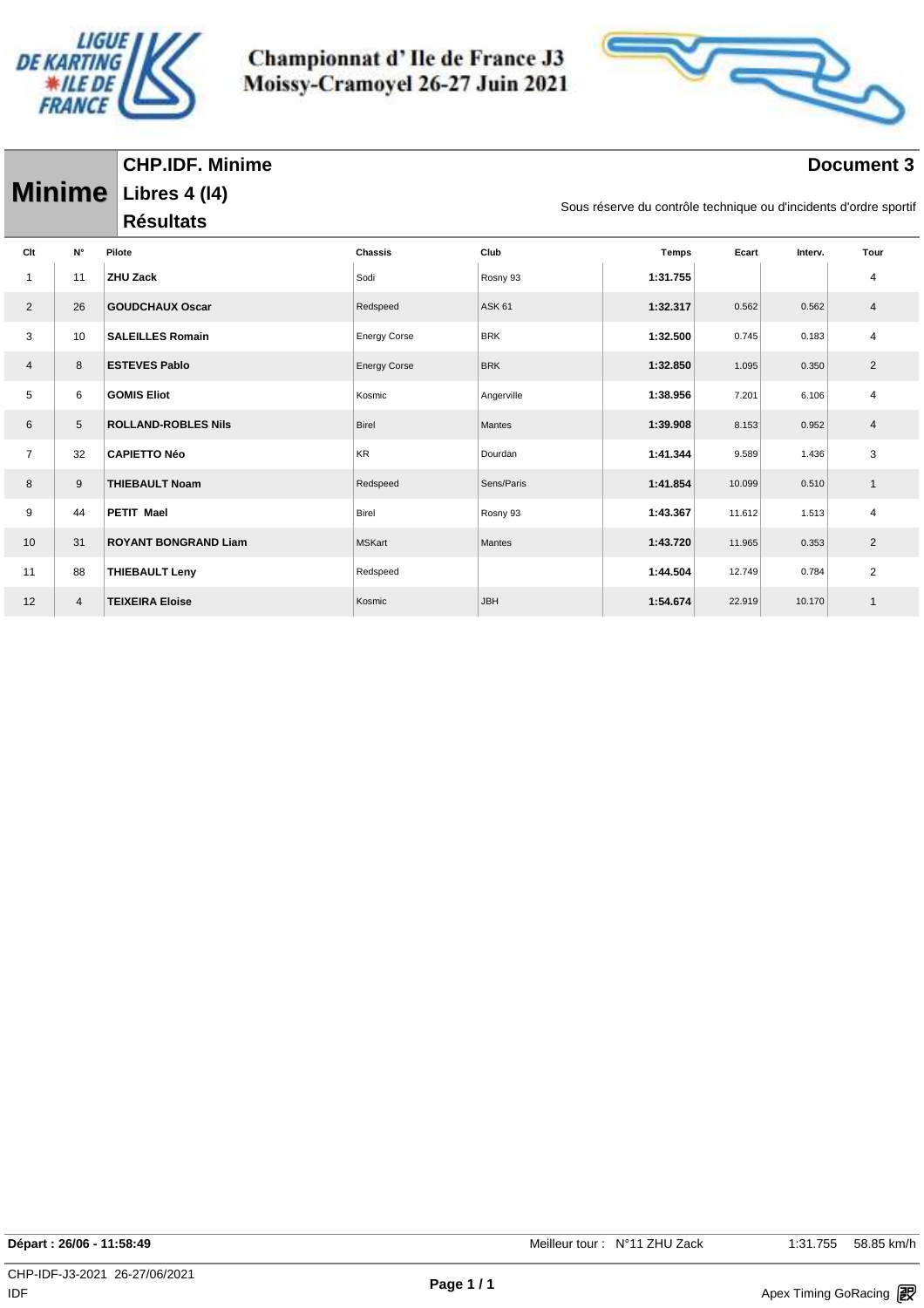



|                                     | <b>CHP.IDF. Minime</b> |                |               |                                          |
|-------------------------------------|------------------------|----------------|---------------|------------------------------------------|
|                                     | Minime Libres 4 (14)   |                |               | Pour information, sans valeur officielle |
|                                     | Analyse des tours      |                |               |                                          |
| Tours                               | Temps au tour          | <b>Tours</b>   | Temps au tour |                                          |
| N°4 TEIXEIRA Eloise                 |                        | $\mathsf 3$    | 1:50.113      |                                          |
| $\mathbf{1}$                        | 1:54.674               | $\overline{4}$ | 1:45.771      |                                          |
| $\overline{2}$                      | 4:22.500               |                |               |                                          |
| N°5 ROLLAND-ROBLES Nils             |                        |                |               |                                          |
| $\mathbf{1}$                        | 1:50.108               |                |               |                                          |
| $\overline{c}$                      | 1:41.653               |                |               |                                          |
| 3                                   | 1:40.522               |                |               |                                          |
| $\overline{\mathbf{4}}$             | 1:39.908               |                |               |                                          |
| N°6 GOMIS Eliot<br>$\mathbf{1}$     | 1:41.625               |                |               |                                          |
| $\overline{c}$                      | 2:23.803               |                |               |                                          |
| 3                                   | 1:40.727               |                |               |                                          |
| $\overline{\mathbf{4}}$             | 1:38.956               |                |               |                                          |
| N°8 ESTEVES Pablo                   |                        |                |               |                                          |
| 1                                   | 1:33.921               |                |               |                                          |
| $\overline{2}$                      | 1:32.850               |                |               |                                          |
| 3                                   | 1:33.320               |                |               |                                          |
| $\overline{\mathbf{4}}$             | 1:32.917               |                |               |                                          |
| N°9 THIEBAULT Noam                  |                        |                |               |                                          |
| $\mathbf{1}$                        | 1:41.854               |                |               |                                          |
| $\overline{c}$<br>3                 | 3:11.248<br>2:05.967   |                |               |                                          |
| N°10 SALEILLES Romain               |                        |                |               |                                          |
| $\mathbf{1}$                        | 1:34.618               |                |               |                                          |
| $\overline{c}$                      | 1:33.144               |                |               |                                          |
| 3                                   | 1:32.701               |                |               |                                          |
| $\overline{\mathbf{4}}$             | 1:32.500               |                |               |                                          |
| N°11 ZHU Zack                       |                        |                |               |                                          |
| $\mathbf{1}$                        | 1:33.483               |                |               |                                          |
| $\overline{c}$                      | 1:33.321               |                |               |                                          |
| 3<br>$\overline{\mathbf{4}}$        | 1:32.465<br>1:31.755   |                |               |                                          |
| N°26 GOUDCHAUX Oscar                |                        |                |               |                                          |
| $\mathbf{1}$                        | 1:33.669               |                |               |                                          |
| $\overline{c}$                      | 1:32.355               |                |               |                                          |
| 3                                   | 1:32.789               |                |               |                                          |
| $\overline{\mathbf{4}}$             | 1:32.317               |                |               |                                          |
| N°31 ROYANT BONGRAND Liam           |                        |                |               |                                          |
| $\mathbf{1}$                        | 1:51.772               |                |               |                                          |
| $\overline{c}$                      | 1:43.720               |                |               |                                          |
| 3<br>$\overline{\mathbf{4}}$        | 1:45.662               |                |               |                                          |
|                                     | 1:50.195               |                |               |                                          |
| N°32 CAPIETTO Néo<br>$\mathbf{1}$   | 1:44.273               |                |               |                                          |
| $\overline{c}$                      | 1:42.085               |                |               |                                          |
| 3                                   | 1:41.344               |                |               |                                          |
| $\overline{\mathbf{4}}$             | 1:53.335               |                |               |                                          |
| N°44 PETIT Mael                     |                        |                |               |                                          |
| $\mathbf{1}$                        | 1:49.680               |                |               |                                          |
| $\overline{c}$                      | 1:45.402               |                |               |                                          |
| $\mathbf{3}$                        | 1:43.868               |                |               |                                          |
| $\overline{\mathbf{4}}$             | 1:43.367               |                |               |                                          |
| N°88 THIEBAULT Leny<br>$\mathbf{1}$ | 2:03.733               |                |               |                                          |
| $\overline{c}$                      | 1:44.504               |                |               |                                          |
|                                     |                        |                |               |                                          |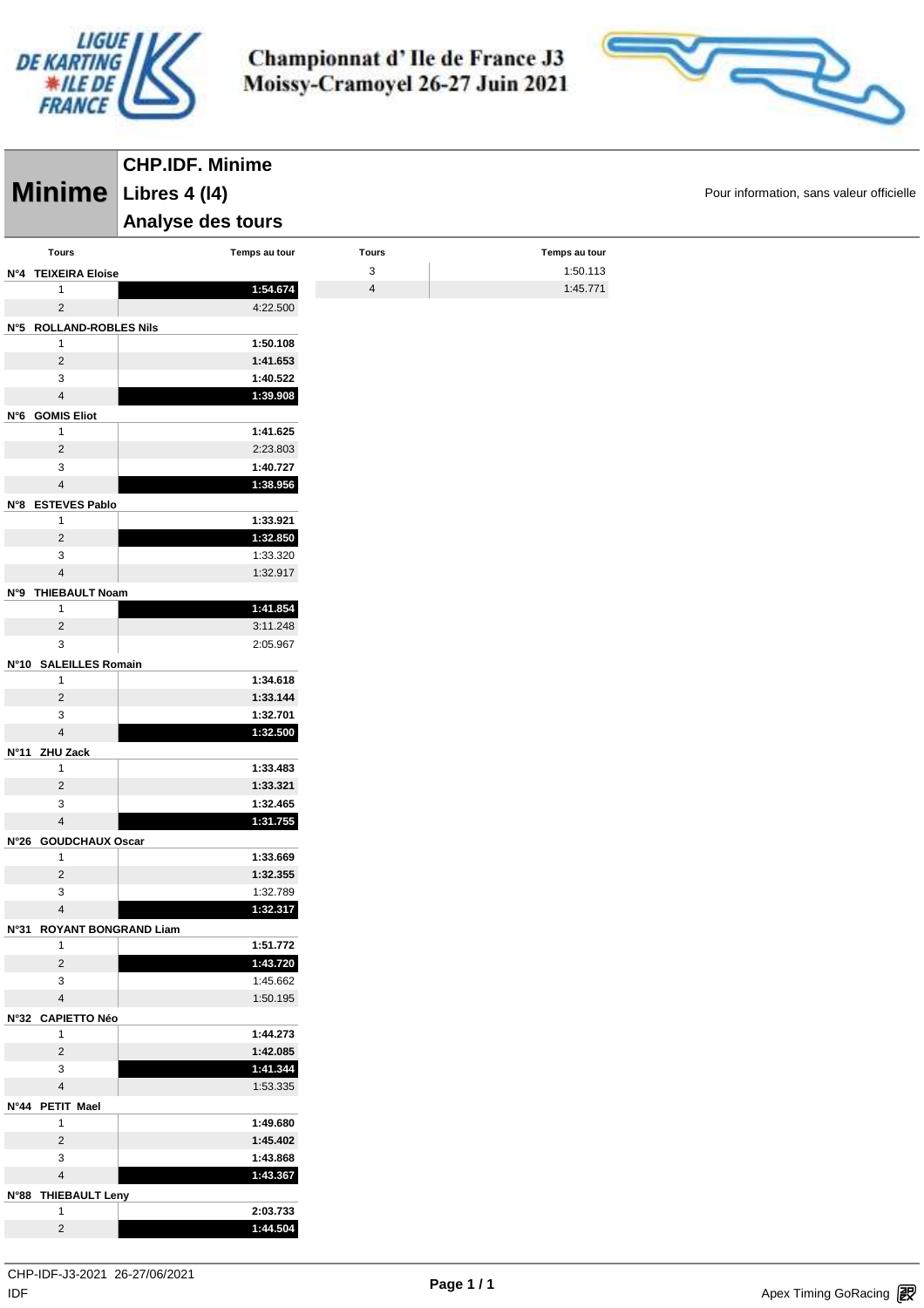

Championnat d'Ile de France J3 Moissy-Cramoyel 26-27 Juin 2021



#### **Document 5**

| <b>Minime</b>  |                | Libres 5 (15)<br>Sous réserve du contrôle technique ou d'incidents d'ordre sportif |                     |               |              |        |         |      |  |  |  |
|----------------|----------------|------------------------------------------------------------------------------------|---------------------|---------------|--------------|--------|---------|------|--|--|--|
|                |                | <b>Résultats</b>                                                                   |                     |               |              |        |         |      |  |  |  |
| Clt            | N°             | Pilote                                                                             | Chassis             | Club          | <b>Temps</b> | Ecart  | Interv. | Tour |  |  |  |
| -1             | 10             | <b>SALEILLES Romain</b>                                                            | <b>Energy Corse</b> | <b>BRK</b>    | 1:13.153     |        |         | 4    |  |  |  |
| $\overline{2}$ | 11             | <b>ZHU Zack</b>                                                                    | Sodi                | Rosny 93      | 1:13.257     | 0.104  | 0.104   | 5    |  |  |  |
| 3              | 8              | <b>ESTEVES Pablo</b>                                                               | <b>Energy Corse</b> | <b>BRK</b>    | 1:13.496     | 0.343  | 0.239   | 4    |  |  |  |
| 4              | 26             | <b>GOUDCHAUX Oscar</b>                                                             | Redspeed            | <b>ASK 61</b> | 1:13.943     | 0.790  | 0.447   | 5    |  |  |  |
| 5              | 6              | <b>GOMIS Eliot</b>                                                                 | Kosmic              | Angerville    | 1:14.454     | 1.301  | 0.511   | 5    |  |  |  |
| 6              | $\overline{7}$ | <b>MEUSNIER Arthur</b>                                                             | <b>KR</b>           | Angerville    | 1:14.535     | 1.382  | 0.081   | 5    |  |  |  |
| $\overline{7}$ | 5              | <b>ROLLAND-ROBLES Nils</b>                                                         | Birel               | Mantes        | 1:15.239     | 2.086  | 0.704   | 4    |  |  |  |
| 8              | 9              | <b>THIEBAULT Noam</b>                                                              | Redspeed            | Sens/Paris    | 1:16.988     | 3.835  | 1.749   | 4    |  |  |  |
| 9              | 31             | <b>ROYANT BONGRAND Liam</b>                                                        | <b>MSKart</b>       | Mantes        | 1:17.095     | 3.942  | 0.107   | 5    |  |  |  |
| 10             | 32             | <b>CAPIETTO Néo</b>                                                                | <b>KR</b>           | Dourdan       | 1:17.967     | 4.814  | 0.872   | 5    |  |  |  |
| 11             | $\overline{4}$ | <b>TEIXEIRA Eloise</b>                                                             | Kosmic              | JBH           | 1:22.944     | 9.791  | 4.977   | 3    |  |  |  |
| 12             | 88             | <b>THIEBAULT Leny</b>                                                              | Redspeed            |               | 1:23.633     | 10.480 | 0.689   | 4    |  |  |  |
| 13             | 44             | PETIT Mael                                                                         | <b>Birel</b>        | Rosny 93      | 1:25.031     | 11.878 | 1.398   | 5    |  |  |  |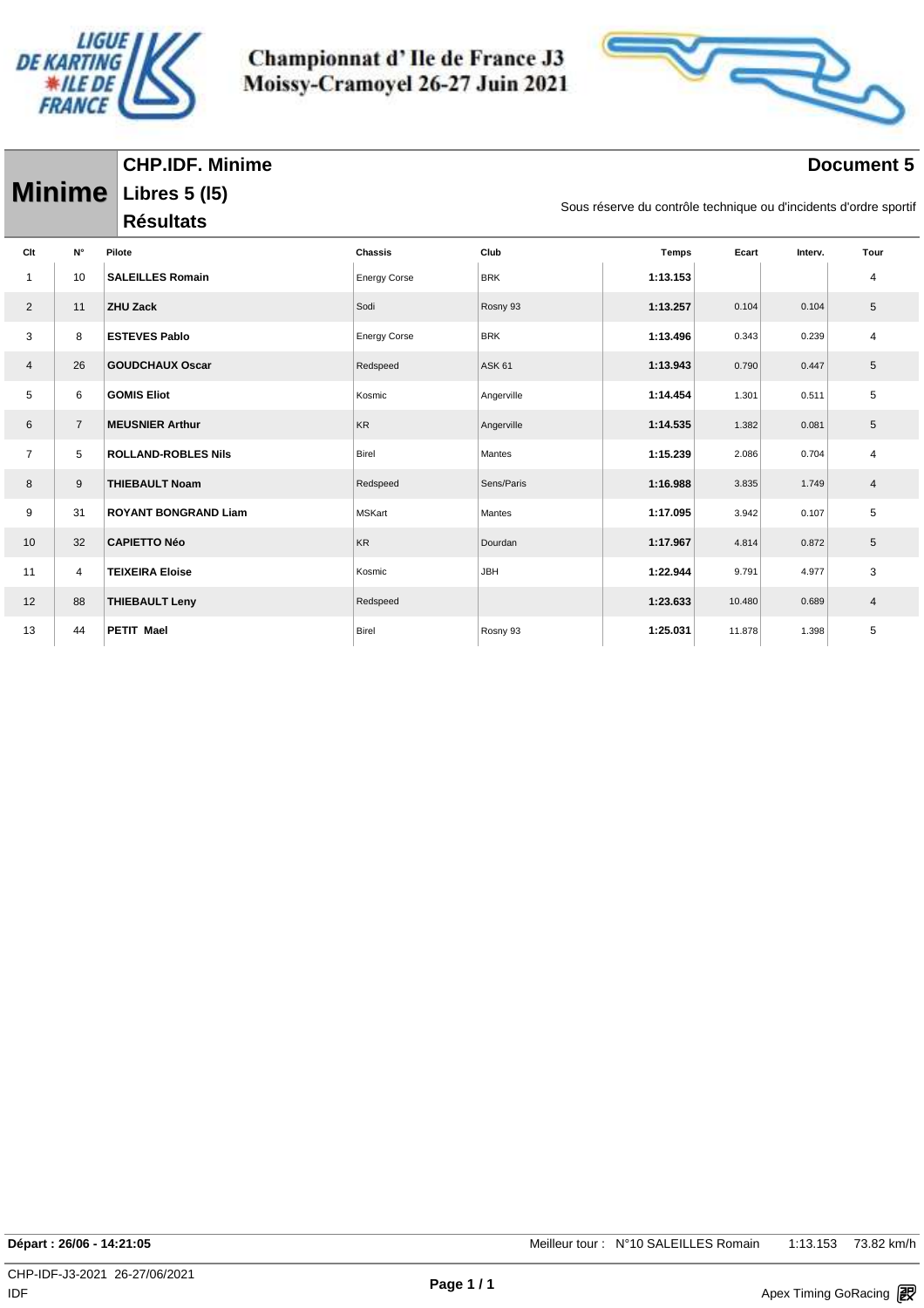



**Minime** Libres 5 (15) **Minime Pour information, sans valeur officielle CHP.IDF. Minime Analyse des tours** 

| <b>Tours</b>                                | Temps au tour |      |
|---------------------------------------------|---------------|------|
| N°4<br><b>TEIXEIRA Eloise</b>               |               | N°26 |
| 1                                           | 1:43.220      |      |
| $\overline{2}$                              | 1:29.747      |      |
| 3                                           | 1:22.944      |      |
| $\overline{4}$                              | 1:23.460      |      |
| 5                                           | 1:24.880      |      |
| N°5<br><b>ROLLAND-ROBLES Nils</b>           |               | N°31 |
| 1                                           | 1:20.655      |      |
| $\overline{2}$                              | 1:16.689      |      |
| 3                                           | 1:15.365      |      |
| $\overline{4}$                              | 1:15.239      |      |
| 5                                           | 1:15.831      |      |
| 6                                           | 1:15.539      | N°32 |
| N°6<br><b>GOMIS Eliot</b>                   |               |      |
| 1                                           | 1:19.589      |      |
| 2                                           | 1:15.583      |      |
| 3                                           | 1:16.056      |      |
| $\overline{4}$                              | 1:14.919      |      |
| 5                                           | 1:14.454      | N°44 |
| 6                                           | 1:15.535      |      |
| <b>MEUSNIER Arthur</b><br>N°7               |               |      |
| 1                                           | 1:19.784      |      |
| $\overline{2}$                              | 1:17.127      |      |
| 3                                           | 1:16.087      |      |
| $\overline{4}$                              | 1:16.324      | N°88 |
| 5                                           | 1:14.535      |      |
| 6                                           | 1:14.556      |      |
| <b>ESTEVES Pablo</b><br>N°8                 |               |      |
| 1                                           | 1:16.294      |      |
| 2                                           | 1:13.867      |      |
| 3                                           | 1:14.202      |      |
| $\overline{4}$                              | 1:13.496      |      |
| 5                                           | 1:14.081      |      |
| 6                                           | 1:13.631      |      |
| <b>THIEBAULT Noam</b><br>N°9                |               |      |
| 1                                           | 1:26.818      |      |
| 2                                           | 1:17.785      |      |
| 3                                           | 1:17.189      |      |
| 4                                           | 1:16.988      |      |
| 5                                           | 1:17.171      |      |
| 6                                           | 1:17.060      |      |
|                                             |               |      |
| <b>N°10</b><br><b>SALEILLES Romain</b><br>1 |               |      |
|                                             | 1:18.329      |      |
| 2                                           | 1:13.560      |      |
| 3                                           | 1:13.283      |      |
| 4                                           | 1:13.153      |      |
| 5                                           | 1:14.747      |      |
| 6                                           | 1:14.284      |      |
| <b>ZHU Zack</b><br>N°11                     |               |      |
| 1                                           | 1:20.356      |      |
| 2                                           | 1:14.946      |      |
| 3                                           | 1:13.360      |      |
| 4                                           | 1:14.023      |      |
| 5                                           | 1:13.257      |      |
| 6                                           | 1:14.132      |      |

|             | <b>Tours</b>                | Temps au tour |
|-------------|-----------------------------|---------------|
| N°26        | <b>GOUDCHAUX Oscar</b>      |               |
|             | 1                           | 1:19.930      |
|             | $\overline{2}$              | 2:45.818      |
|             | 3                           | 1:15.794      |
|             | $\overline{\mathbf{A}}$     | 1:14.307      |
|             | 5                           | 1:13.943      |
| <b>N°31</b> | <b>ROYANT BONGRAND Liam</b> |               |
|             | 1                           | 1:22.668      |
|             | $\overline{2}$              | 1:18.222      |
|             | 3                           | 1:24.621      |
|             | $\overline{4}$              | 1:18.570      |
|             | 5                           | 1:17.095      |
|             | N°32 CAPIETTO Néo           |               |
|             | 1                           | 1:26.571      |
|             | $\overline{2}$              | 1:20.307      |
|             | 3                           | 1:18.550      |
|             | $\overline{4}$              | 1:18.093      |
|             | 5                           | 1:17.967      |
| N°44        | PETIT Mael                  |               |
|             | 1                           | 1:43.777      |
|             | $\overline{2}$              | 1:29.946      |
|             | 3                           | 1:27.745      |
|             | $\overline{4}$              | 1:25.327      |
|             | 5                           | 1:25.031      |
| N°88        | <b>THIEBAULT Leny</b>       |               |
|             | 1                           | 1:33.181      |
|             | $\overline{2}$              | 1:30.783      |
|             | 3                           | 1:24.552      |
|             | $\overline{4}$              | 1:23.633      |

1:24.457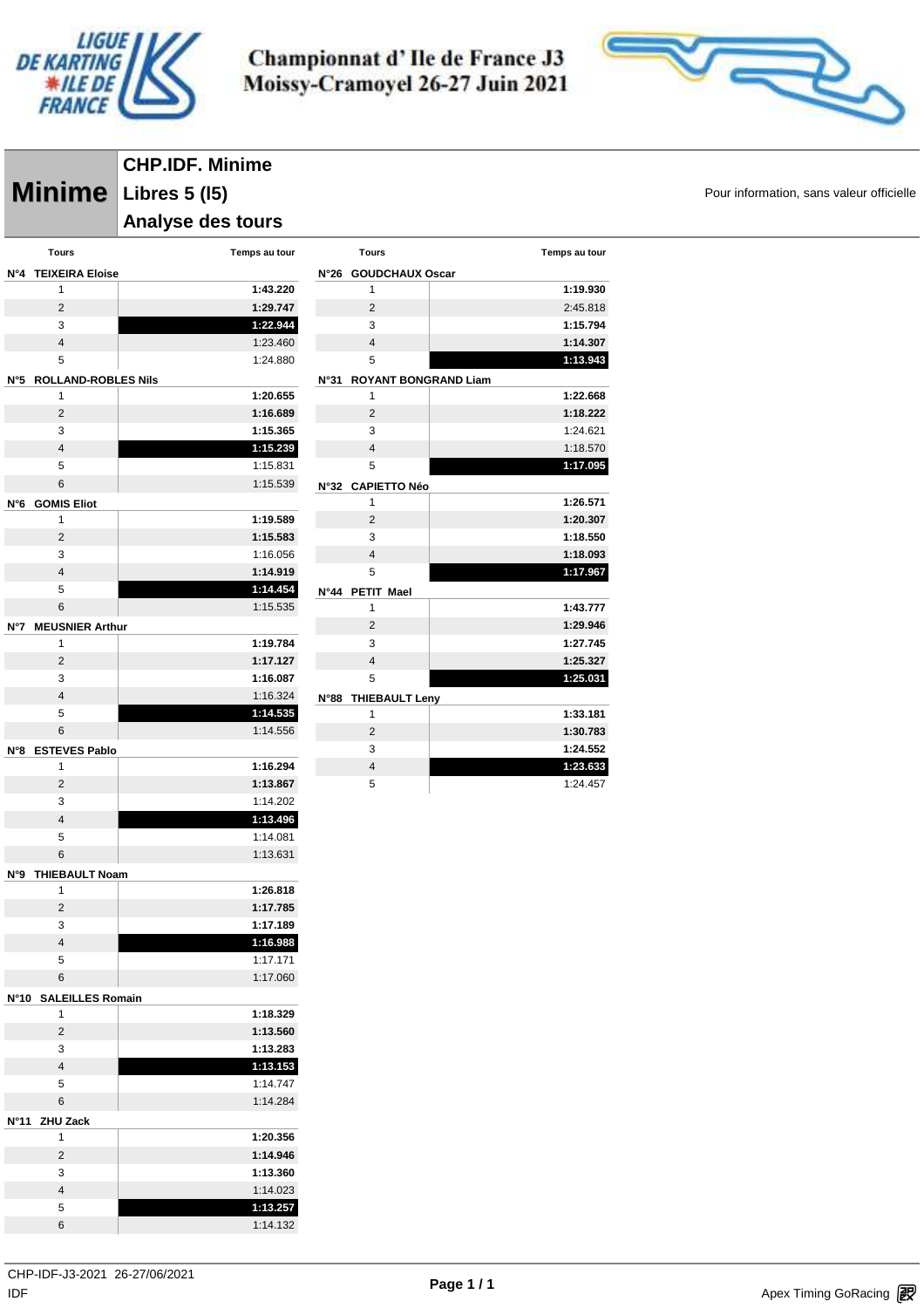

Championnat d'Ile de France J3 Moissy-Cramoyel 26-27 Juin 2021



## **Document 7.1 OFFICIEL**

|                |                | Minime Chrono (ch)          |                     |               | Sous réserve du contrôle technique ou d'incidents d'ordre sportif |       |         |                |  |
|----------------|----------------|-----------------------------|---------------------|---------------|-------------------------------------------------------------------|-------|---------|----------------|--|
|                |                | <b>Résultats</b>            |                     |               |                                                                   |       |         |                |  |
| Clt            | N°             | Pilote                      | <b>Chassis</b>      | Club          | <b>Temps</b>                                                      | Ecart | Interv. | Tour           |  |
| 1              | 8              | <b>ESTEVES Pablo</b>        | <b>Energy Corse</b> | <b>BRK</b>    | 1:13.118                                                          |       |         | $\overline{7}$ |  |
| $\overline{2}$ | 10             | <b>SALEILLES Romain</b>     | <b>Energy Corse</b> | <b>BRK</b>    | 1:13.407                                                          | 0.289 | 0.289   | 6              |  |
| 3              | 11             | ZHU Zack                    | Sodi                | Rosny 93      | 1:13.489                                                          | 0.371 | 0.082   | 4              |  |
| $\overline{4}$ | 26             | <b>GOUDCHAUX Oscar</b>      | Redspeed            | <b>ASK 61</b> | 1:13.494                                                          | 0.376 | 0.005   | $\overline{7}$ |  |
| 5              | 6              | <b>GOMIS Eliot</b>          | Kosmic              | Angerville    | 1:14.522                                                          | 1.404 | 1.028   | 4              |  |
| 6              | $\overline{7}$ | <b>MEUSNIER Arthur</b>      | <b>KR</b>           | Angerville    | 1:15.097                                                          | 1.979 | 0.575   | 5              |  |
| $\overline{7}$ | 5              | <b>ROLLAND-ROBLES Nils</b>  | Birel               | Mantes        | 1:15.286                                                          | 2.168 | 0.189   | $\overline{7}$ |  |
| 8              | 9              | <b>THIEBAULT Noam</b>       | Redspeed            | Sens/Paris    | 1:16.170                                                          | 3.052 | 0.884   | 6              |  |
| 9              | 32             | <b>CAPIETTO Néo</b>         | KR                  | Dourdan       | 1:16.345                                                          | 3.227 | 0.175   | 6              |  |
| 10             | 31             | <b>ROYANT BONGRAND Liam</b> | <b>MSKart</b>       | Mantes        | 1:16.462                                                          | 3.344 | 0.117   | 6              |  |
| 11             | 88             | <b>THIEBAULT Leny</b>       | Redspeed            |               | 1:19.560                                                          | 6.442 | 3.098   | $\overline{4}$ |  |
| 12             | 44             | <b>PETIT Mael</b>           | <b>Birel</b>        | Rosny 93      | 1:20.889                                                          | 7.771 | 1.329   | 6              |  |
|                |                |                             |                     |               |                                                                   |       |         |                |  |

13 4 **TEIXEIRA Eloise** Kosmic JBH **1:24.052** 10.934 3.163 3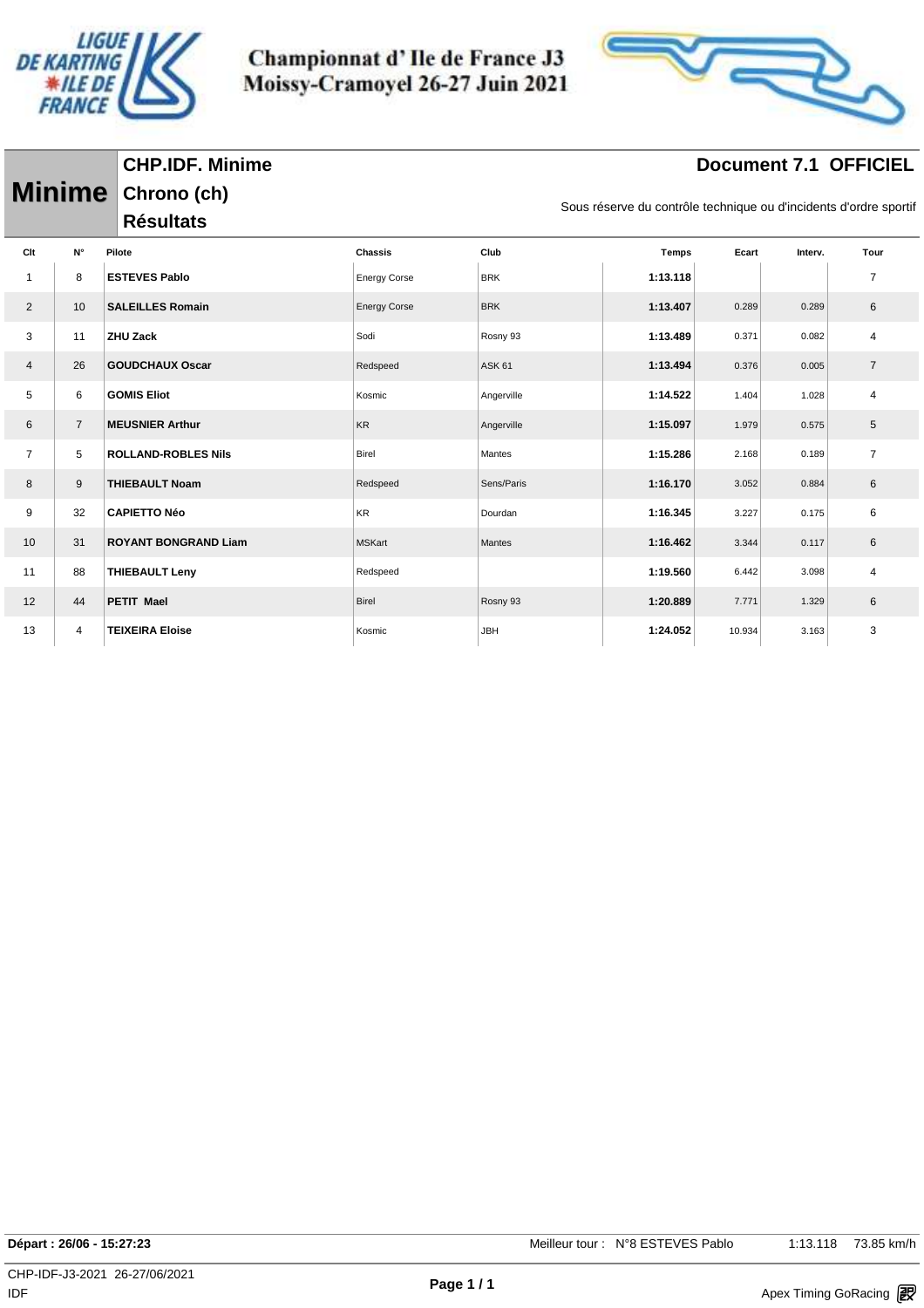

> **Tours Temps au tour** 1:14.047 1:14.458

> > **1:16.629** 1:20.949 **1:14.204 1:13.914** 1:14.028 **1:13.654 1:13.494**

 **1:28.901 1:18.672 1:16.586** 1:17.916 1:18.676 **1:16.462**

 **1:29.326 1:19.346 1:16.644** 1:17.658 1:17.564 **1:16.345**

 **1:40.007 1:22.775 1:21.757 1:21.364** 1:21.741 **1:20.889**

 **1:30.902 1:20.714** 1:21.072 **1:19.560** 1:21.980 1:19.936



**Minime** Chrono (ch) Chrono (ch) and the state of the state of the state of  $P_{\text{our information, sans valueur}$  officielle **CHP.IDF. Minime Chrono (ch) Analyse des tours** 

|     | <b>Tours</b>            | Temps au tour        | <b>Tours</b>    |                      |                           |  |
|-----|-------------------------|----------------------|-----------------|----------------------|---------------------------|--|
| N°4 | <b>TEIXEIRA Eloise</b>  |                      | 6               |                      |                           |  |
|     | $\mathbf{1}$            | 1:33.951             | $\overline{7}$  |                      |                           |  |
|     | $\overline{2}$          | 1:26.493             |                 | N°26 GOUDCHAUX Oscar |                           |  |
|     | 3                       | 1:24.052             | 1               |                      |                           |  |
|     | N°5 ROLLAND-ROBLES Nils |                      | $\overline{2}$  |                      |                           |  |
|     | $\mathbf{1}$            | 1:19.510             | 3               |                      |                           |  |
|     | $\overline{2}$          | 1:16.429             | $\overline{4}$  |                      |                           |  |
|     | 3                       | 1:15.868             | 5               |                      |                           |  |
|     | $\overline{4}$          | 1:15.564             | 6               |                      |                           |  |
|     | 5                       | 1:16.165             | 7               |                      |                           |  |
|     | 6                       | 1:15.577             |                 |                      | N°31 ROYANT BONGRAND Liam |  |
|     | 7                       | 1:15.286             | 1               |                      |                           |  |
|     | N°6 GOMIS Eliot         |                      | $\overline{2}$  |                      |                           |  |
|     | $\mathbf{1}$            | 1:18.850             | 3               |                      |                           |  |
|     | $\overline{2}$          | 1:15.862             | $\overline{4}$  |                      |                           |  |
|     | 3                       | 1:14.836             | 5               |                      |                           |  |
|     | 4                       | 1:14.522             | 6               |                      |                           |  |
|     | 5                       | 1:14.952             |                 | N°32 CAPIETTO Néo    |                           |  |
|     | 6                       | 1:14.979             | 1               |                      |                           |  |
|     | $\overline{7}$          | 1:15.044             | $\overline{2}$  |                      |                           |  |
| N°7 | <b>MEUSNIER Arthur</b>  |                      | 3               |                      |                           |  |
|     | 1                       | 1:30.881             | $\overline{4}$  |                      |                           |  |
|     | $\overline{2}$          | 1:17.978             | 5               |                      |                           |  |
|     | 3                       | 1:15.988             | 6               |                      |                           |  |
|     | $\overline{4}$          | 1:22.781             | N°44 PETIT Mael |                      |                           |  |
|     | 5                       | 1:15.097             | $\mathbf{1}$    |                      |                           |  |
|     | 6                       | 1:15.403             | $\overline{2}$  |                      |                           |  |
|     | N°8 ESTEVES Pablo       |                      | 3               |                      |                           |  |
|     | 1                       | 1:15.165             | $\overline{4}$  |                      |                           |  |
|     | $\overline{2}$          | 1:13.696             | 5               |                      |                           |  |
|     | 3                       | 1:14.128             | 6               |                      |                           |  |
|     | $\overline{4}$<br>5     | 1:13.232<br>1:13.949 | 1               | N°88 THIEBAULT Leny  |                           |  |
|     | 6                       | 1:13.172             | $\overline{2}$  |                      |                           |  |
|     | $\overline{7}$          | 1:13.118             | 3               |                      |                           |  |
|     | N°9 THIEBAULT Noam      |                      | $\overline{4}$  |                      |                           |  |
|     | 1                       | 1:18.950             | 5               |                      |                           |  |
|     | $\overline{2}$          | 1:16.637             | 6               |                      |                           |  |
|     | 3                       | 1:16.273             |                 |                      |                           |  |
|     | 4                       | 1:16.690             |                 |                      |                           |  |
|     | $\sqrt{5}$              | 1:16.902             |                 |                      |                           |  |
|     | 6                       | 1:16.170             |                 |                      |                           |  |
|     | 7                       | 1:16.271             |                 |                      |                           |  |
|     | N°10 SALEILLES Romain   |                      |                 |                      |                           |  |
|     | 1                       | 1:15.976             |                 |                      |                           |  |
|     | $\overline{c}$          | 1:15.017             |                 |                      |                           |  |
|     | 3                       | 1:13.669             |                 |                      |                           |  |
|     | $\overline{4}$          | 1:13.749             |                 |                      |                           |  |
|     | $\sqrt{5}$              | 1:13.815             |                 |                      |                           |  |
|     | $\,6$                   | 1:13.407             |                 |                      |                           |  |
|     | N°11 ZHU Zack           |                      |                 |                      |                           |  |
|     | 1                       | 1:15.820             |                 |                      |                           |  |
|     | $\overline{2}$          | 1:13.962             |                 |                      |                           |  |
|     | 3                       | 1:13.813             |                 |                      |                           |  |
|     | $\overline{\mathbf{4}}$ | 1:13.489             |                 |                      |                           |  |
|     | 5                       | 1:13.746             |                 |                      |                           |  |
|     |                         |                      |                 |                      |                           |  |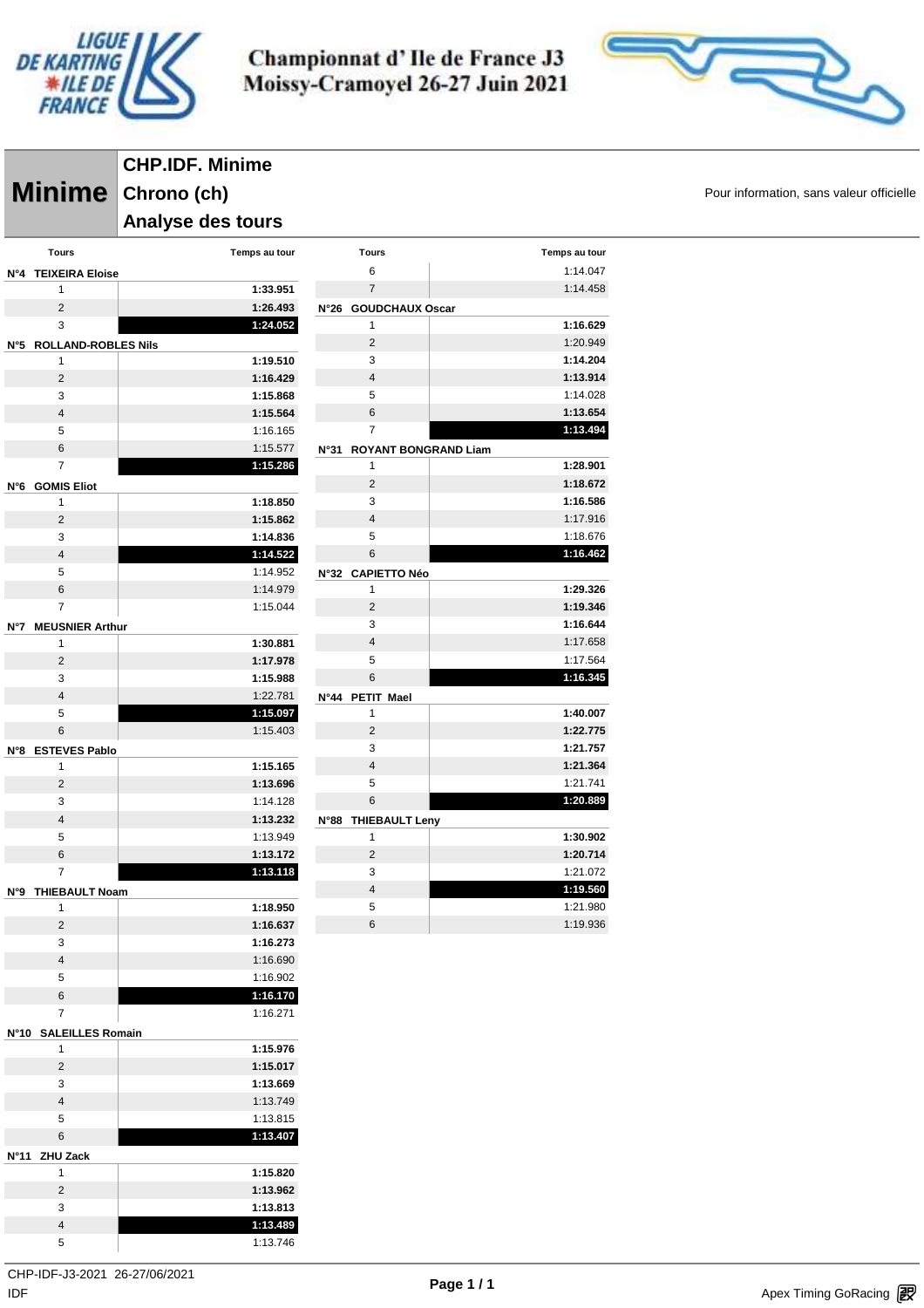

Championnat d'Ile de France J3 Moissy-Cramoyel 26-27 Juin 2021



## **Document 9.1 OFFICIEL**

| <b>Minime</b>  |                    |     | <b>Résultats</b> | Manche 1 (m1)               |               | Sous réserve du contrôle technique ou d'incidents d'ordre sportif |                      |         |                |  |
|----------------|--------------------|-----|------------------|-----------------------------|---------------|-------------------------------------------------------------------|----------------------|---------|----------------|--|
| Clt            |                    | p-l | N°               | Pilote                      | Club          | Chassis                                                           | <b>Meilleur tour</b> | Interv. | Ecart          |  |
|                | $\blacktriangle^1$ |     | 10               | <b>SALEILLES Romain</b>     | <b>BRK</b>    | <b>Energy Corse</b>                                               | 1:13.095             |         |                |  |
| $\overline{2}$ | $\mathbf{V}$       |     | 8                | <b>ESTEVES Pablo</b>        | <b>BRK</b>    | <b>Energy Corse</b>                                               | 1:13.374             | 0.317   | 0.317          |  |
| 3              | $\blacktriangle^1$ |     | 26               | <b>GOUDCHAUX Oscar</b>      | <b>ASK 61</b> | Redspeed                                                          | 1:13.268             | 0.926   | 1.243          |  |
| 4              | $\mathbf{V}$       |     | 11               | <b>ZHU Zack</b>             | Rosny 93      | Sodi                                                              | 1:13.199             | 0.733   | 1.976          |  |
| 5              | $\equiv$           |     | 6                | <b>GOMIS Eliot</b>          | Angerville    | Kosmic                                                            | 1:14.416             | 6.056   | 8.032          |  |
| 6              | $\equiv$           |     | $\overline{7}$   | <b>MEUSNIER Arthur</b>      | Angerville    | <b>KR</b>                                                         | 1:13.887             | 0.342   | 8.374          |  |
|                | $\equiv$           |     | 5                | <b>ROLLAND-ROBLES Nils</b>  | Mantes        | <b>Birel</b>                                                      | 1:14.757             | 3.728   | 12.102         |  |
| 8              | $\blacktriangle^i$ |     | 32               | <b>CAPIETTO Néo</b>         | Dourdan       | <b>KR</b>                                                         | 1:15.298             | 2.347   | 14.449         |  |
| 9              | $\mathbf{V}$       |     | 9                | <b>THIEBAULT Noam</b>       | Sens/Paris    | Redspeed                                                          | 1:15.885             | 5.976   | 20.425         |  |
| 10             | $\triangle^2$      |     | 44               | <b>PETIT Mael</b>           | Rosny 93      | Birel                                                             | 1:18.250             | 13.531  | 33.956         |  |
| 11             | $\equiv$           |     | 88               | <b>THIEBAULT Leny</b>       |               | Redspeed                                                          | 1:20.925             | 1 Tour  | 1 Tour         |  |
| 12             | $\sqrt{2}$         |     | 31               | <b>ROYANT BONGRAND Liam</b> | Mantes        | <b>MSKart</b>                                                     |                      | 5 Tours | <b>6 Tours</b> |  |
| 13             |                    |     | 4                | <b>TEIXEIRA Eloise</b>      | <b>JBH</b>    | Kosmic                                                            |                      | 0.000   | 6 Tours        |  |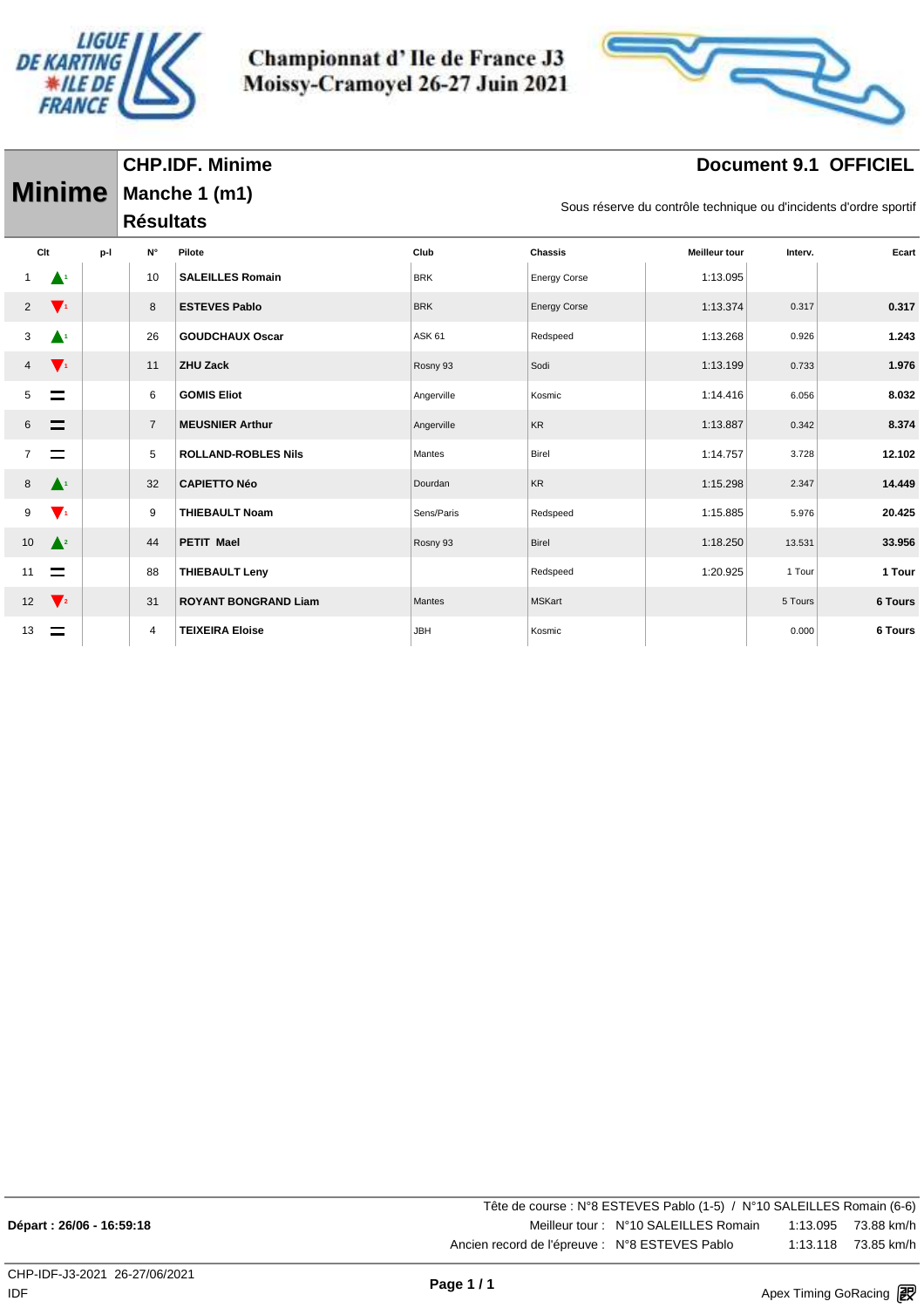



| CHP.IDF. Minime      |
|----------------------|
| Minime Manche 1 (m1) |
| Tableau des tours    |

Pour information, sans valeur officielle

|                                 | $\mathbf{1}$ | 2         | $\mathbf{3}$  | $\overline{4}$ | $5\phantom{.0}$       | 6                     | $\overline{7}$  | 8         | $\overline{9}$ | 10                     | 11                | 12 | 13            |
|---------------------------------|--------------|-----------|---------------|----------------|-----------------------|-----------------------|-----------------|-----------|----------------|------------------------|-------------------|----|---------------|
| Grille                          | 8            | 10        | 11            | 26             | 6                     | $\overline{7}$        | 5               | 9         | 32             | $\cancel{\mathcal{A}}$ | 88                | 44 | $\blacktimes$ |
|                                 |              |           |               |                |                       |                       |                 |           |                |                        |                   |    |               |
| Départ                          | 8            | 10        | 26            | 11             | $\overline{7}$        | 6                     | $5\phantom{.0}$ | 32        | 9              | 88                     | 44                |    |               |
|                                 |              |           |               |                |                       |                       |                 |           |                |                        |                   |    |               |
| Tour <sub>1</sub><br>Intervalle | 8            | 26<br>0.5 | 10<br>$0.0\,$ | 11<br>0.3      | $\overline{7}$<br>0.9 | 6<br>0.9              | 5<br>0.4        | 32<br>0.7 | 9<br>2.4       | 44<br>2.5              | 88<br>0.7         |    |               |
| Tour <sub>2</sub>               | 8            | 26<br>0.5 | 10<br>$0.2\,$ | 11<br>0.8      | $\overline{7}$<br>0.7 | 6<br>1.5              | 5<br>0.7        | 32<br>1.2 | 9<br>3.7       | 44<br>5.2              | 88<br>$2.8\,$     |    |               |
| Tour <sub>3</sub>               | 8            | 26<br>0.4 | 10<br>0.2     | 11<br>0.8      | $\overline{7}$<br>2.0 | 6<br>1.5              | 5<br>$1.2$      | 32<br>1.6 | 9<br>3.8       | 44<br>7.6              | 88<br>5.5         |    |               |
| Tour <sub>4</sub>               | 8            | 26<br>0.3 | 10<br>0.1     | 11<br>0.9      | $\overline{7}$<br>4.4 | 6<br>0.4              | 5<br>2.7        | 32<br>1.8 | 9<br>4.1       | 44<br>9.9              | 88<br>9.1         |    |               |
| Tour <sub>5</sub>               | 8            | 10<br>0.3 | 26<br>0.1     | 11<br>0.0      | $\overline{7}$<br>6.2 | 6<br>0.1              | 5<br>3.1        | 32<br>2.2 | 9<br>5.2       | 44<br>11.5             | $\frac{88}{15.3}$ |    |               |
| Tour <sub>6</sub>               | 10           | 8<br>0.3  | 26<br>0.9     | 11<br>0.7      | 6<br>6.0              | $\overline{7}$<br>0.3 | 5<br>3.7        | 32<br>2.3 | 9<br>5.9       | 44<br>13.5             |                   |    |               |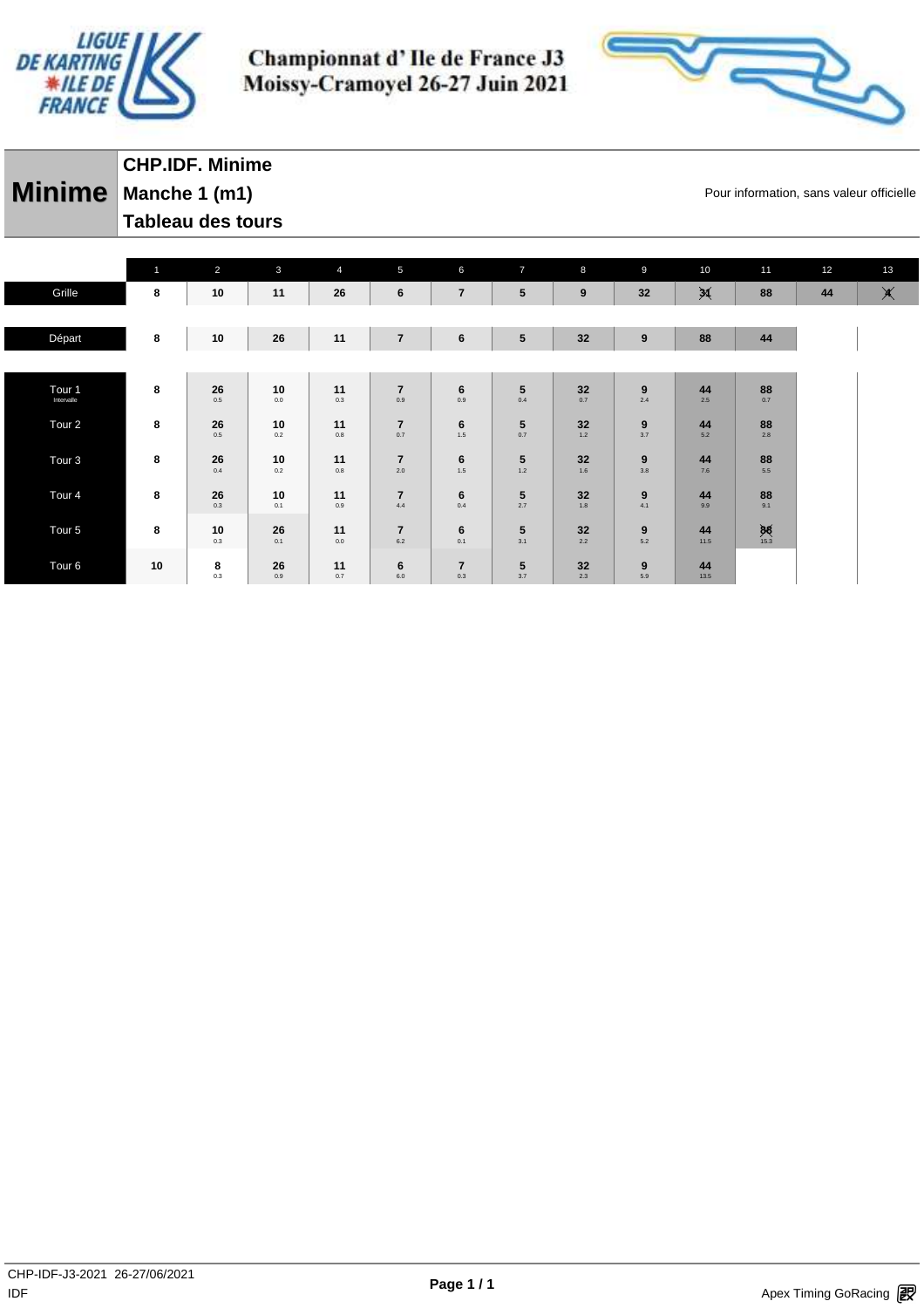

 $N°5$ 

**N°6 GOMIS Eliot**

**N°7** 

Championnat d'Ile de France J3 Moissy-Cramoyel 26-27 Juin 2021

**Tours Temps au tour**

 **1:16.554 1:15.298** 1:15.782 1:16.004 1:16.045 1:16.055

 **1:20.517 1:19.307 1:18.250** 1:18.599 1:18.718 1:18.790

 **1:21.983 1:21.438 1:20.925** 1:22.260 1:24.919



**Minime** Manche 1 (m1) **Minime Pour information, sans valeur officielle CHP.IDF. Minime Manche 1 (m1) Analyse des tours** 

| Tours                      | Temps au tour |             | Tours               |  |  |
|----------------------------|---------------|-------------|---------------------|--|--|
| <b>ROLLAND-ROBLES Nils</b> |               |             | N°32 CAPIETTO Néo   |  |  |
| 1                          | 1:16.214      |             | 1                   |  |  |
| $\overline{2}$             | 1:14.757      |             | 2                   |  |  |
| 3                          | 1:15.365      |             | 3                   |  |  |
| $\overline{4}$             | 1:15.860      |             | 4                   |  |  |
| 5                          | 1:15.662      |             | 5                   |  |  |
| 6                          | 1:15.911      |             | 6                   |  |  |
| <b>GOMIS Eliot</b>         |               | <b>N°44</b> | <b>PETIT Mael</b>   |  |  |
|                            | 1:16.201      |             | 1                   |  |  |
| $\overline{2}$             | 1:14.454      |             | 2                   |  |  |
| 3                          | 1:14.839      |             | 3                   |  |  |
| $\overline{4}$             | 1:14.416      |             | 4                   |  |  |
| 5                          | 1:15.201      |             | 5                   |  |  |
| 6                          | 1:15.018      |             | 6                   |  |  |
| <b>MEUSNIER Arthur</b>     |               |             | N°88 THIEBAULT Leny |  |  |
|                            | 1:15.325      |             |                     |  |  |

|                          | 1:15.325                                          |
|--------------------------|---------------------------------------------------|
| 2                        | 1:13.887                                          |
| 3                        | 1:14.785                                          |
|                          | 1:15.592                                          |
| 5                        | 1:15.470                                          |
| 6                        | 1:15.493                                          |
| N°8 ESTEVES Pablo        |                                                   |
| $\overline{\phantom{a}}$ | $\lambda$ $\lambda$ $\lambda$ $\lambda$ $\lambda$ |

| 1                    | 1:13.756 |
|----------------------|----------|
| 2                    | 1:13.441 |
| 3                    | 1:13.448 |
| 4                    | 1:13.374 |
| 5                    | 1:14.534 |
| 6                    | 1:14.272 |
| <b>DAILT Measure</b> |          |

1:16.760

| N°9 THIEBAULT Noam |  |
|--------------------|--|
|                    |  |

|               | 1:18.962 |  |
|---------------|----------|--|
| $\mathcal{P}$ | 1:16.609 |  |
| 3             | 1:15.885 |  |
|               | 1:16.293 |  |
| ∽             | 1:17.182 |  |

| N°10 SALEILLES Romain |  |
|-----------------------|--|

|               | 1:14.329   |
|---------------|------------|
| 2             | 1:13.556   |
| 3             | 1:13.439   |
| 4             | 1:13.095   |
| 5             | 1:14.449   |
| 6             | 1:13.588   |
| N°11 ZHU Zack |            |
|               | $1.11$ Foo |

|                      | 1:14.168 |
|----------------------|----------|
| N°26 GOUDCHAUX Oscar |          |
| 6                    | 1:15.306 |
| 5                    | 1:13.717 |
| 4                    | 1:13.199 |
| 3                    | 1:13.438 |
| 2                    | 1:14.091 |
|                      | 1:14.599 |

| 2 | 1:13.426 |
|---|----------|
| 3 | 1:13.364 |
|   | 1:13.268 |
| 5 | 1:14.744 |
| 6 | 1:14.648 |
|   |          |

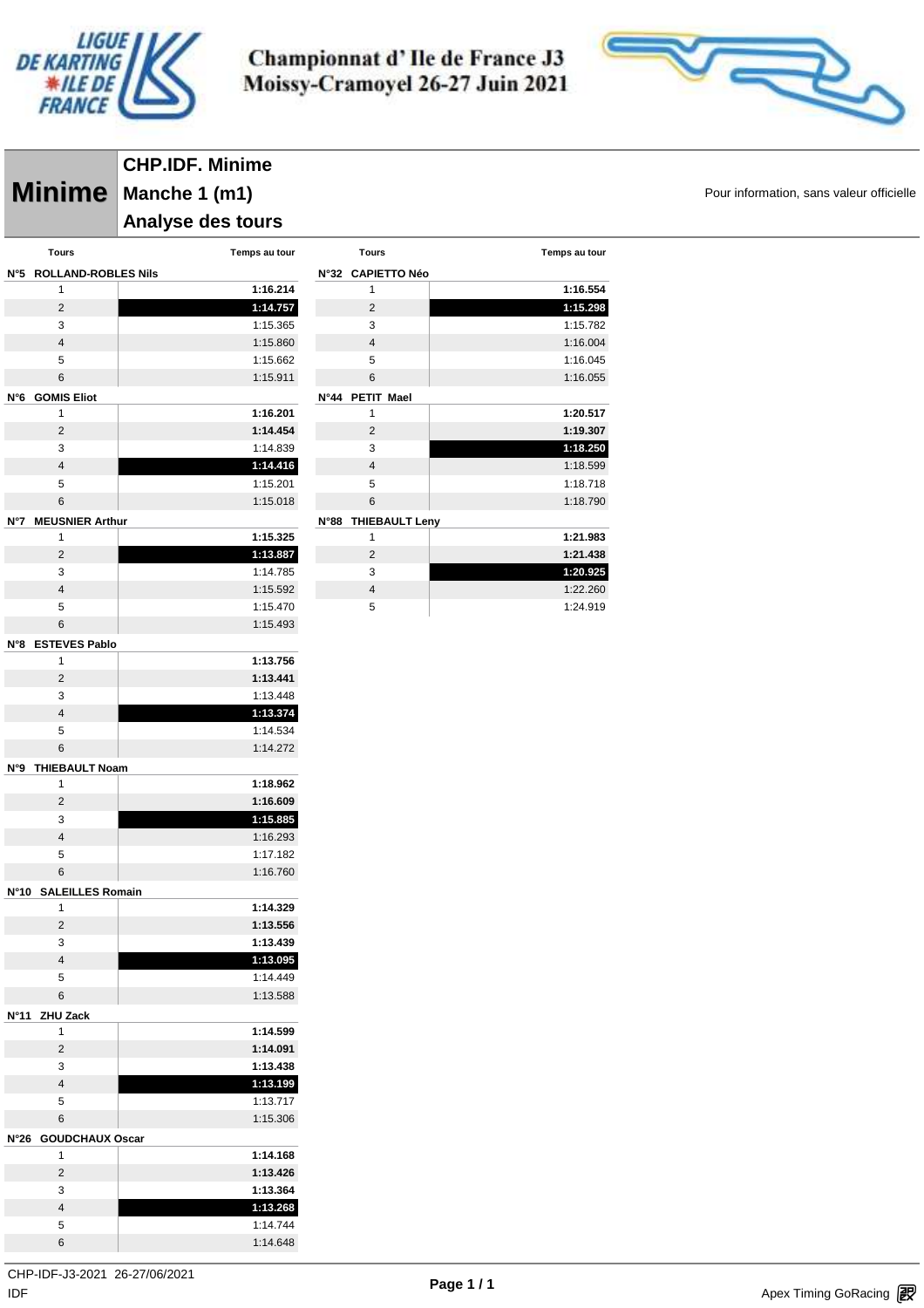



|               | <b>CHP.IDF. Minime</b>                                 | <b>Document 8</b>       |         |                                                                   |  |  |  |
|---------------|--------------------------------------------------------|-------------------------|---------|-------------------------------------------------------------------|--|--|--|
| <b>Minime</b> | Manche 1 (m1)                                          |                         |         |                                                                   |  |  |  |
|               | Grille de départ                                       |                         |         | Sous réserve du contrôle technique ou d'incidents d'ordre sportif |  |  |  |
|               | <b>TEIXEIRA Eloise</b><br>4                            | $13$                    |         |                                                                   |  |  |  |
|               |                                                        | $12$                    | 44      | PETIT Mael                                                        |  |  |  |
|               | <b>THIEBAULT Leny</b><br>88                            | 11                      |         |                                                                   |  |  |  |
|               |                                                        | $10$                    | 31      | <b>ROYANT BONGRAND Liam</b>                                       |  |  |  |
|               | <b>CAPIETTO Néo</b><br>32                              | 9                       |         |                                                                   |  |  |  |
|               |                                                        | $\bf{8}$                | 9       | <b>THIEBAULT Noam</b>                                             |  |  |  |
|               | <b>ROLLAND-ROBLES Nils</b><br>5                        | $\overline{7}$          |         |                                                                   |  |  |  |
|               |                                                        | $6\overline{6}$         | $\bf 7$ | <b>MEUSNIER Arthur</b>                                            |  |  |  |
|               | <b>GOMIS Eliot</b><br>6                                | $\overline{\mathbf{5}}$ |         |                                                                   |  |  |  |
|               |                                                        | $\overline{\mathbf{4}}$ | 26      | <b>GOUDCHAUX Oscar</b>                                            |  |  |  |
|               | ZHU Zack<br>11                                         | $\overline{\mathbf{3}}$ |         |                                                                   |  |  |  |
|               |                                                        | $\overline{2}$          | 10      | <b>SALEILLES Romain</b>                                           |  |  |  |
|               | <b>ESTEVES Pablo</b><br>8                              | $\overline{\mathbf{1}}$ |         |                                                                   |  |  |  |
|               | POLE POSITION<br><u>-------------------------</u><br>. |                         |         | .<br>.                                                            |  |  |  |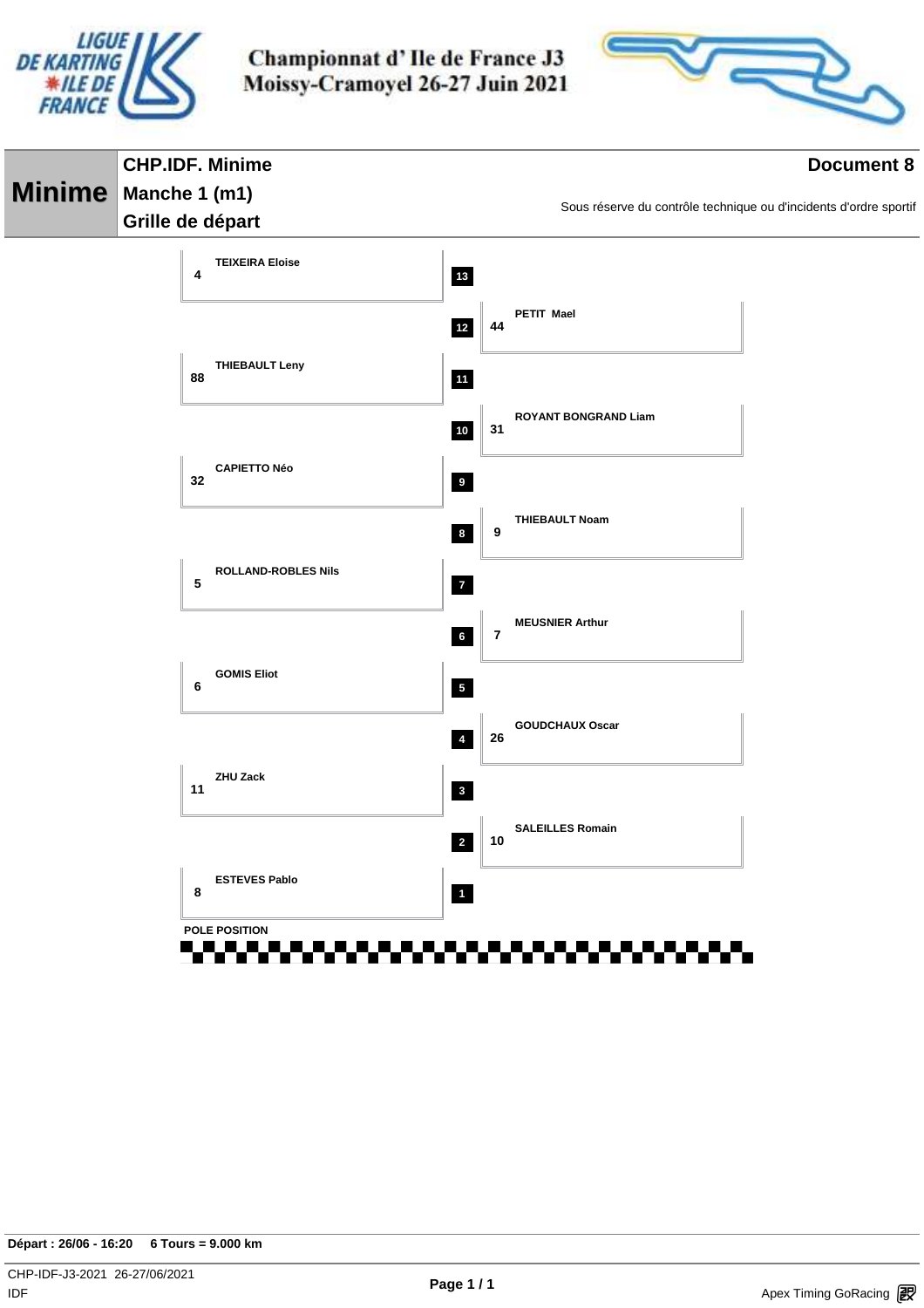



# **Document 11.1 OFFICIEL**

|                |                        |     |                  | <b>CHP.IDF. Minime</b>      |               |                                                                   |                      |         | <b>Document 11.1 OFFICIEL</b> |  |  |  |  |
|----------------|------------------------|-----|------------------|-----------------------------|---------------|-------------------------------------------------------------------|----------------------|---------|-------------------------------|--|--|--|--|
|                | <b>Minime</b>          |     |                  | Manche 2 (m2)               |               |                                                                   |                      |         |                               |  |  |  |  |
|                |                        |     | <b>Résultats</b> |                             |               | Sous réserve du contrôle technique ou d'incidents d'ordre sportif |                      |         |                               |  |  |  |  |
| Clt            |                        | p-l | N°               | Pilote                      | Club          | <b>Chassis</b>                                                    | <b>Meilleur tour</b> | Interv. | Ecart                         |  |  |  |  |
|                | $\blacktriangle^2$     |     | 11               | <b>ZHU Zack</b>             | Rosny 93      | Sodi                                                              | 1:27.271             |         |                               |  |  |  |  |
| $\overline{2}$ | $\triangle^2$          |     | 26               | <b>GOUDCHAUX Oscar</b>      | <b>ASK 61</b> | Redspeed                                                          | 1:27.216             | 0.490   | 0.490                         |  |  |  |  |
| 3              | $\blacktriangledown_2$ |     | 8                | <b>ESTEVES Pablo</b>        | <b>BRK</b>    | <b>Energy Corse</b>                                               | 1:29.262             | 7.871   | 8.361                         |  |  |  |  |
| 4              | $\blacktriangledown_2$ |     | 10               | <b>SALEILLES Romain</b>     | <b>BRK</b>    | <b>Energy Corse</b>                                               | 1:30.059             | 0.850   | 9.211                         |  |  |  |  |
| 5              | ═                      |     | 6                | <b>GOMIS Eliot</b>          | Angerville    | Kosmic                                                            | 1:33.268             | 23.071  | 32.282                        |  |  |  |  |
| 6              | $\triangle^2$          |     | 9                | <b>THIEBAULT Noam</b>       | Sens/Paris    | Redspeed                                                          | 1:32.015             | 1.956   | 34.238                        |  |  |  |  |
| $\overline{7}$ | $\blacktriangle^3$     |     | 31               | <b>ROYANT BONGRAND Liam</b> | Mantes        | <b>MSKart</b>                                                     | 1:34.685             | 10.370  | 44.608                        |  |  |  |  |
| 8              | $\blacktriangle^4$     |     | 44               | <b>PETIT Mael</b>           | Rosny 93      | <b>Birel</b>                                                      | 1:35.748             | 5.803   | 50.411                        |  |  |  |  |
| 9              | $\equiv$               |     | 32               | <b>CAPIETTO Néo</b>         | Dourdan       | <b>KR</b>                                                         | 1:32.051             | 14.856  | 1:05.267                      |  |  |  |  |
| 10             | $\blacktriangle^1$     |     | 88               | <b>THIEBAULT Leny</b>       |               | Redspeed                                                          | 1:42.291             | 1 Tour  | 1 Tour                        |  |  |  |  |
| 11             | $\sqrt{5}$             |     | $\overline{7}$   | <b>MEUSNIER Arthur</b>      | Angerville    | KR                                                                |                      | 4 Tours | 5 Tours                       |  |  |  |  |
| 12             | $\sqrt{5}$             |     | 5                | <b>ROLLAND-ROBLES Nils</b>  | Mantes        | Birel                                                             |                      | 0.264   | 5 Tours                       |  |  |  |  |
| 13             |                        |     | 4                | <b>TEIXEIRA Eloise</b>      | <b>JBH</b>    | Kosmic                                                            |                      |         | 5 Tours                       |  |  |  |  |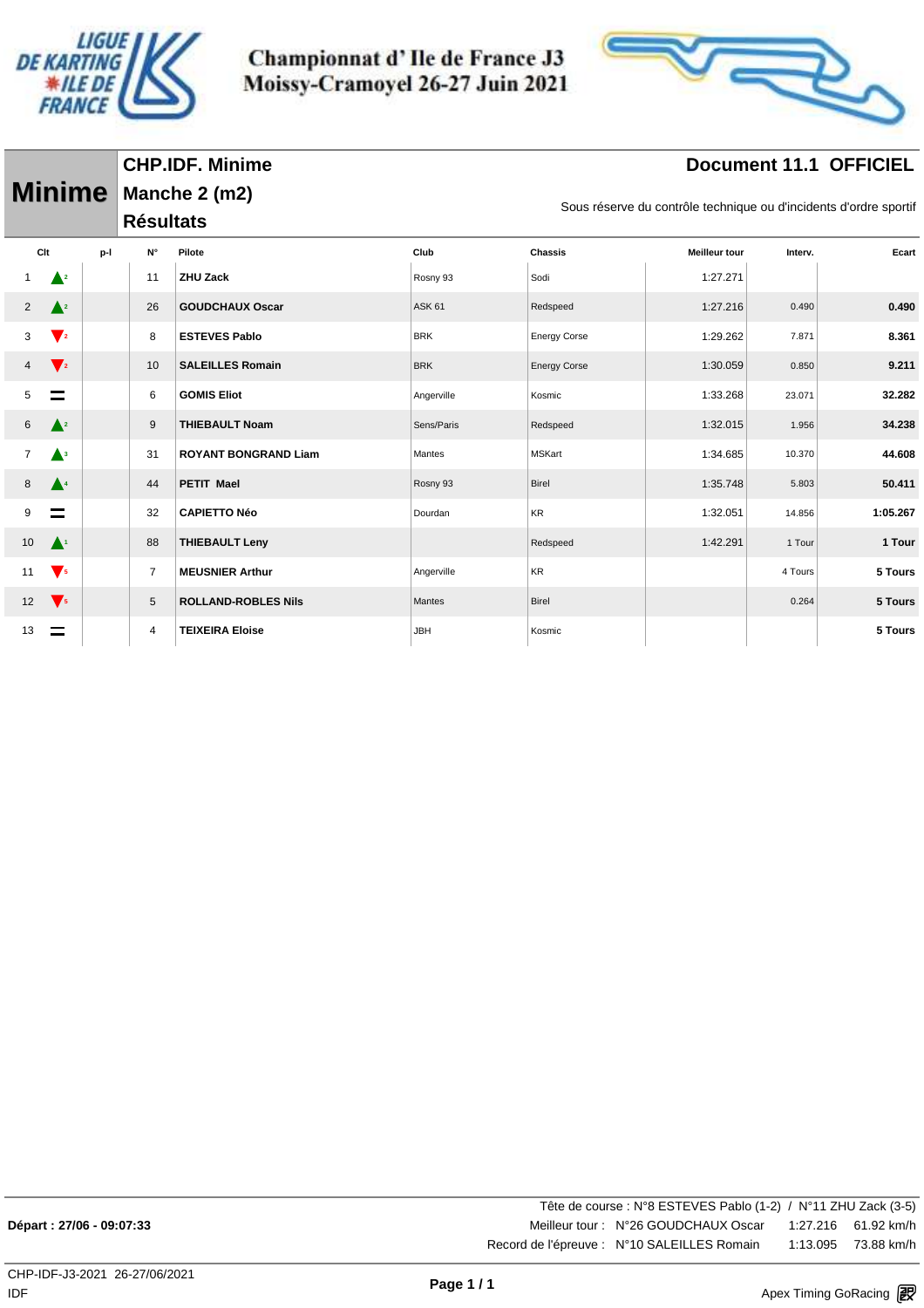



**Minime** Manche 2 (m2) **Manche 2 (m2)** Pour information, sans valeur officielle **CHP.IDF. Minime Tableau des tours** 

|                                 | $\overline{1}$ | $\overline{2}$ | $\mathbf{3}$                                     | $\overline{4}$ | 5                       | 6                       | $\overline{7}$        | 8                | 9          | 10                | 11 | 12 | 13            |
|---------------------------------|----------------|----------------|--------------------------------------------------|----------------|-------------------------|-------------------------|-----------------------|------------------|------------|-------------------|----|----|---------------|
| Grille                          | 8              | 10             | 11                                               | 26             | 6                       | $\overline{\mathbf{r}}$ | 5                     | $\boldsymbol{9}$ | 32         | 31                | 88 | 44 | $\blacktimes$ |
|                                 |                |                |                                                  |                |                         |                         |                       |                  |            |                   |    |    |               |
| Départ                          | 8              | 10             | 11                                               | 26             | $\times$                | 6                       | $\cancel{\mathbf{x}}$ | $\pmb{9}$        | 32         | 88                | 31 | 44 |               |
|                                 |                |                |                                                  |                |                         |                         |                       |                  |            |                   |    |    |               |
| Tour <sub>1</sub><br>Intervalle | 8              | 11<br>0.2      | 10<br>0.7                                        | 26<br>0.0      | $6\phantom{1}6$<br>1.3  | 9<br>11.2               | 44<br>1.8             | 31<br>0.3        | 88<br>9.7  | $32\,$<br>6.2     |    |    |               |
| Tour <sub>2</sub>               | 8              | 11<br>0.3      | 26<br>0.3                                        | 10<br>0.8      | 6<br>4.4                | 9<br>12.3               | 44<br>4.4             | 31<br>0.1        | 32<br>13.5 | 88<br>8.7         |    |    |               |
| Tour <sub>3</sub>               | 11             | 26<br>1.0      | 10<br>1.3                                        | 8<br>1.2       | $6 \atop 7.5$           | 9<br>10.2               | 31<br>7.7             | 44<br>0.2        | 32<br>26.2 | 88<br>16.9        |    |    |               |
| Tour <sub>4</sub>               | 11             | 26<br>0.5      | $\begin{array}{c} \mathbf{8} \\ 5.8 \end{array}$ | 10<br>0.0      | $6\phantom{1}6$<br>10.0 | 9<br>8.9                | 31<br>11.7            | 44<br>4.7        | 32<br>18.5 | $\frac{88}{26.4}$ |    |    |               |
| Tour <sub>5</sub>               | 11             | 26<br>0.4      | 8<br>7.8                                         | 10<br>0.8      | 6<br>23.0               | 9<br>1.9                | 31<br>10.3            | 44<br>5.8        | 32<br>14.8 |                   |    |    |               |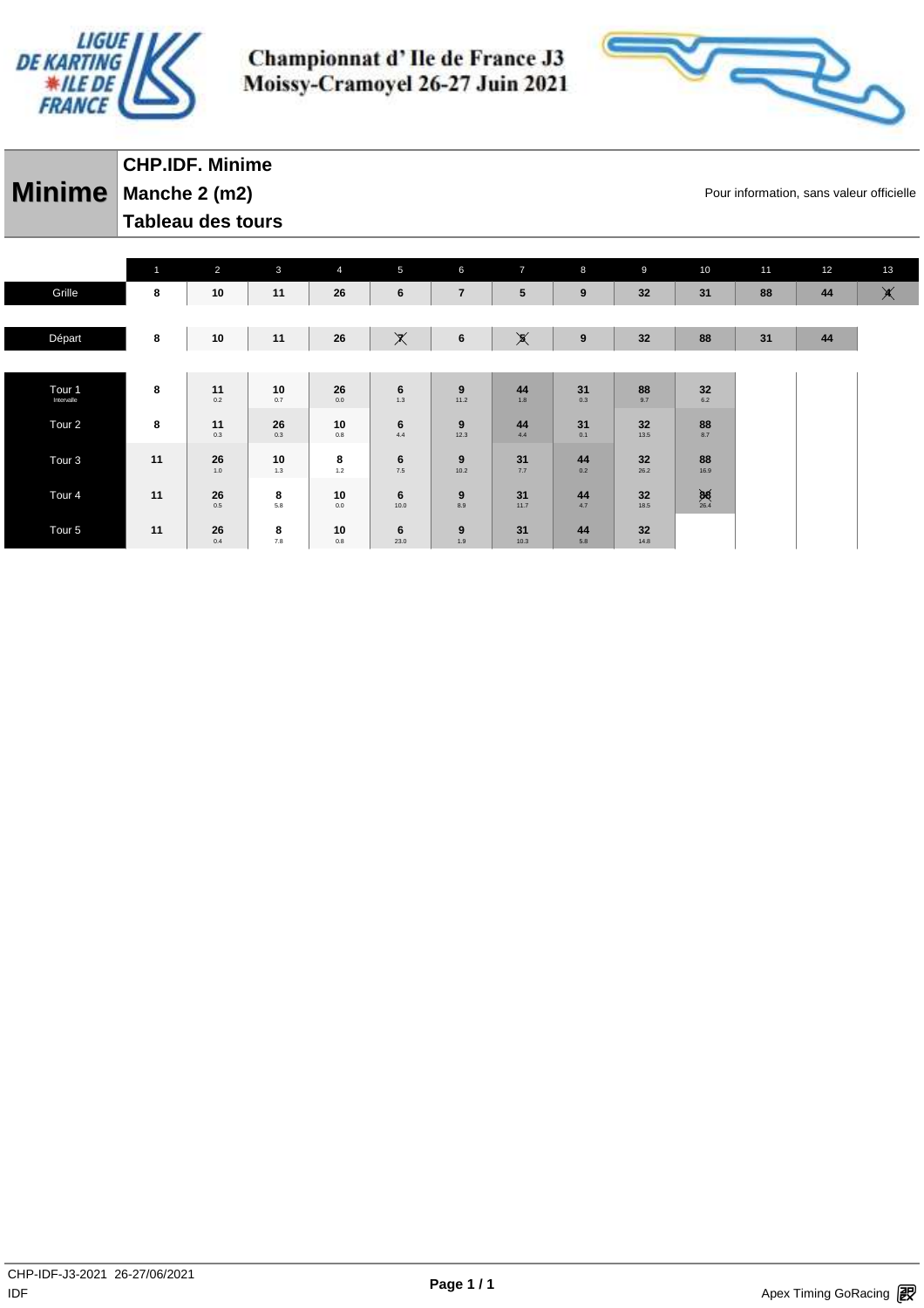



|                 |                                | <b>CHP.IDF. Minime</b> |                     |               |                                          |
|-----------------|--------------------------------|------------------------|---------------------|---------------|------------------------------------------|
|                 | <b>Minime</b>                  | Manche 2 (m2)          |                     |               | Pour information, sans valeur officielle |
|                 |                                | Analyse des tours      |                     |               |                                          |
|                 | <b>Tours</b>                   | Temps au tour          | <b>Tours</b>        | Temps au tour |                                          |
| N°6 GOMIS Eliot |                                |                        | N°88 THIEBAULT Leny |               |                                          |
|                 | $\mathbf{1}$                   | 1:33.891               | $\mathbf{1}$        | 1:56.386      |                                          |
|                 | $\overline{c}$                 | 1:33.364               | $\overline{c}$      | 1:49.448      |                                          |
|                 | 3                              | 1:34.719               | 3                   | 1:56.909      |                                          |
|                 | $\overline{4}$                 | 1:33.268               | $\overline{4}$      | 1:42.291      |                                          |
|                 | $\sqrt{5}$                     | 1:43.092               |                     |               |                                          |
|                 | N°8 ESTEVES Pablo              |                        |                     |               |                                          |
|                 | $\mathbf{1}$                   | 1:31.816               |                     |               |                                          |
|                 | $\overline{c}$                 | 1:29.825               |                     |               |                                          |
|                 | 3<br>$\overline{4}$            | 1:33.204<br>1:30.693   |                     |               |                                          |
|                 | 5                              | 1:29.262               |                     |               |                                          |
|                 | N°9 THIEBAULT Noam             |                        |                     |               |                                          |
|                 | $\mathbf{1}$                   | 1:44.916               |                     |               |                                          |
|                 | $\overline{c}$                 | 1:34.374               |                     |               |                                          |
|                 | $\sqrt{3}$                     | 1:32.618               |                     |               |                                          |
|                 | $\overline{4}$                 | 1:32.015               |                     |               |                                          |
|                 | $\,$ 5 $\,$                    | 1:36.096               |                     |               |                                          |
|                 | N°10 SALEILLES Romain          |                        |                     |               |                                          |
|                 | $\mathbf{1}$                   | 1:32.686               |                     |               |                                          |
|                 | $\overline{c}$                 | 1:30.401               |                     |               |                                          |
|                 | 3<br>$\overline{\mathbf{4}}$   | 1:30.434               |                     |               |                                          |
|                 | 5                              | 1:31.947<br>1:30.059   |                     |               |                                          |
| N°11 ZHU Zack   |                                |                        |                     |               |                                          |
|                 | $\mathbf{1}$                   | 1:31.971               |                     |               |                                          |
|                 | $\overline{c}$                 | 1:29.898               |                     |               |                                          |
|                 | 3                              | 1:29.250               |                     |               |                                          |
|                 | $\overline{4}$                 | 1:27.911               |                     |               |                                          |
|                 | $\,$ 5 $\,$                    | 1:27.271               |                     |               |                                          |
|                 | N°26 GOUDCHAUX Oscar           |                        |                     |               |                                          |
|                 | $\mathbf{1}$                   | 1:32.679               |                     |               |                                          |
|                 | $\overline{2}$<br>3            | 1:29.470<br>1:29.972   |                     |               |                                          |
|                 | $\overline{4}$                 | 1:27.390               |                     |               |                                          |
|                 | $\sqrt{5}$                     | 1:27.216               |                     |               |                                          |
|                 | N°31 ROYANT BONGRAND Liam      |                        |                     |               |                                          |
|                 | $\mathbf{1}$                   | 1:45.882               |                     |               |                                          |
|                 | $\overline{2}$                 | 1:36.895               |                     |               |                                          |
|                 | 3                              | 1:35.762               |                     |               |                                          |
|                 | $\overline{4}$                 | 1:36.002               |                     |               |                                          |
|                 | 5                              | 1:34.685               |                     |               |                                          |
|                 | Nº32 CAPIETTO Néo              |                        |                     |               |                                          |
|                 | $\mathbf{1}$<br>$\overline{2}$ | 2:02.706<br>1:34.397   |                     |               |                                          |
|                 | $\mathbf{3}$                   | 1:48.700               |                     |               |                                          |
|                 | $\overline{4}$                 | 1:32.805               |                     |               |                                          |
|                 | $\,$ 5 $\,$                    | 1:32.051               |                     |               |                                          |
| N°44 PETIT Mael |                                |                        |                     |               |                                          |
|                 | $\mathbf{1}$                   | 1:45.152               |                     |               |                                          |
|                 | $\overline{2}$                 | 1:37.052               |                     |               |                                          |
|                 | 3                              | 1:36.121               |                     |               |                                          |
|                 | $\overline{\mathbf{4}}$        | 1:40.539               |                     |               |                                          |
|                 | $\sqrt{5}$                     | 1:35.748               |                     |               |                                          |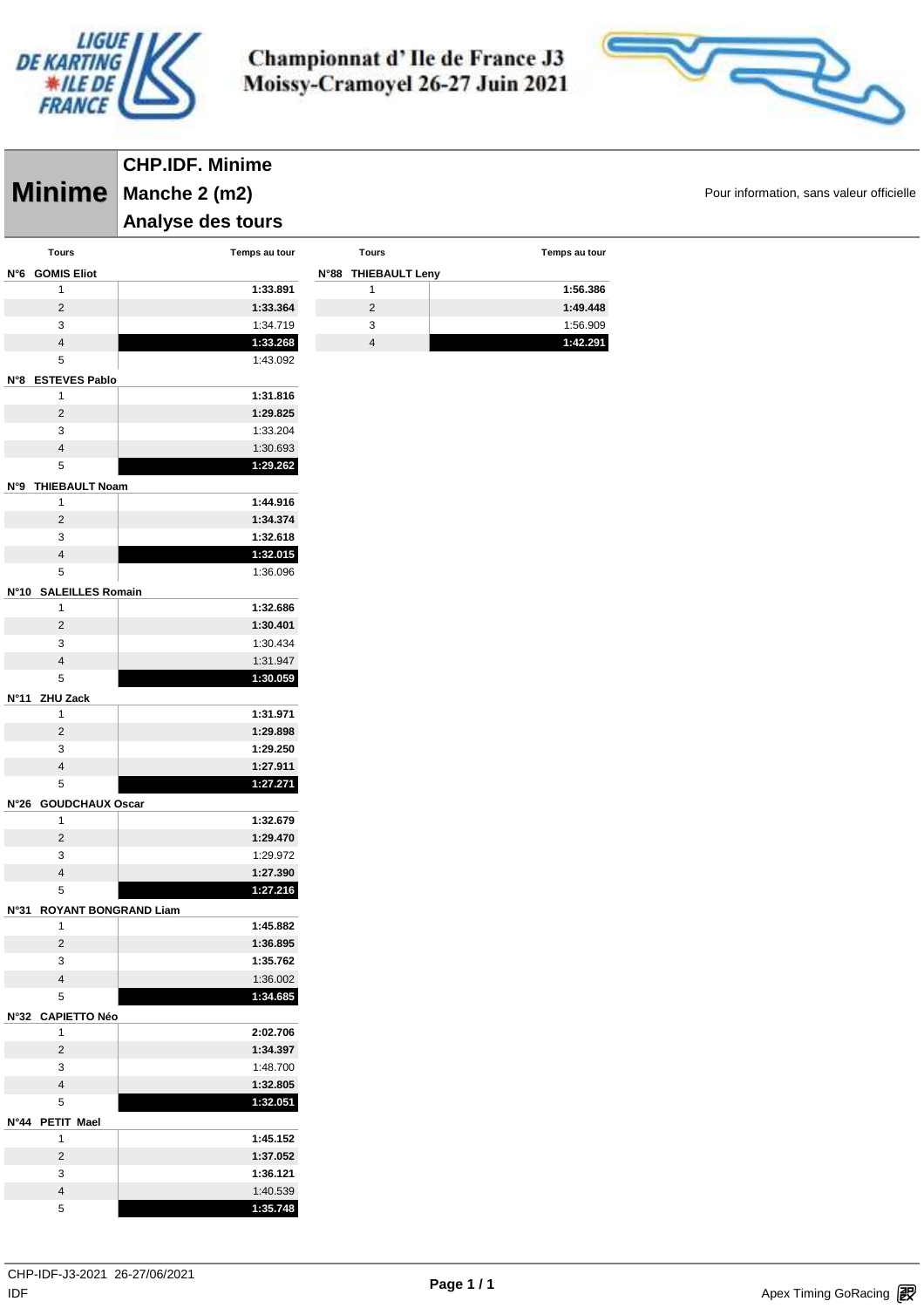



| <b>CHP.IDF. Minime</b>                                  | <b>Document 10</b>       |                         |                                                                   |  |  |
|---------------------------------------------------------|--------------------------|-------------------------|-------------------------------------------------------------------|--|--|
| Minime   Manche 2 (m2)                                  |                          |                         |                                                                   |  |  |
| Grille de départ                                        |                          |                         | Sous réserve du contrôle technique ou d'incidents d'ordre sportif |  |  |
| <b>TEIXEIRA Eloise</b><br>4                             | $13$                     |                         |                                                                   |  |  |
|                                                         | $12$                     | 44                      | PETIT Mael                                                        |  |  |
| <b>THIEBAULT Leny</b><br>88                             | 11                       |                         |                                                                   |  |  |
|                                                         | $10$                     | 31                      | <b>ROYANT BONGRAND Liam</b>                                       |  |  |
| <b>CAPIETTO Néo</b><br>32                               | 9                        |                         |                                                                   |  |  |
|                                                         | $\boldsymbol{8}$         | 9                       | <b>THIEBAULT Noam</b>                                             |  |  |
| <b>ROLLAND-ROBLES Nils</b><br>5                         | $\overline{7}$           |                         |                                                                   |  |  |
|                                                         | $6\overline{6}$          | $\overline{\mathbf{r}}$ | <b>MEUSNIER Arthur</b>                                            |  |  |
| <b>GOMIS Eliot</b><br>6                                 | $\overline{\phantom{a}}$ |                         |                                                                   |  |  |
|                                                         | $\overline{4}$           | 26                      | <b>GOUDCHAUX Oscar</b>                                            |  |  |
| <b>ZHU Zack</b><br>11                                   | $\mathbf{3}$             |                         |                                                                   |  |  |
|                                                         | $\overline{2}$           | 10                      | <b>SALEILLES Romain</b>                                           |  |  |
| <b>ESTEVES Pablo</b><br>8                               | $\blacksquare$           |                         |                                                                   |  |  |
| POLE POSITION<br>------------- <del>-------------</del> |                          |                         |                                                                   |  |  |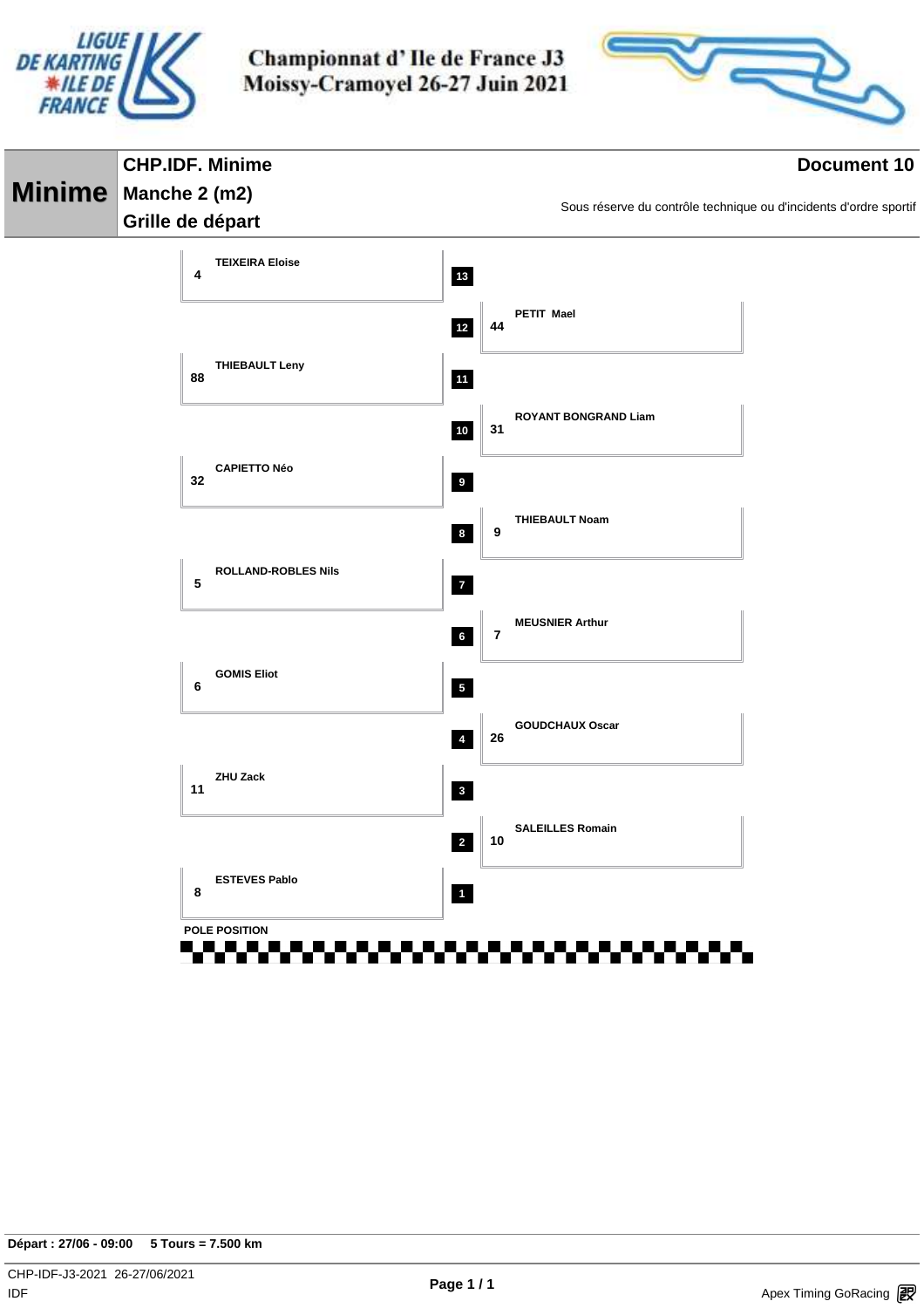

Championnat d'Ile de France J3 Moissy-Cramoyel 26-27 Juin 2021



# **Document 12.1 OFFICIEL**

| <b>Minime</b>    |                | Intermediaire (ma)<br><b>Résultats</b> |               |                     | Sous réserve du contrôle technique ou d'incidents d'ordre sportif |                |               |                           |
|------------------|----------------|----------------------------------------|---------------|---------------------|-------------------------------------------------------------------|----------------|---------------|---------------------------|
| Clt              | N°             | Pilote                                 | Club          | <b>Chassis</b>      | $\tilde{\epsilon}$                                                | ĝ              | <b>Points</b> | ξ                         |
| $\mathbf{1}$     | 10             | <b>SALEILLES Romain</b>                | <b>BRK</b>    | <b>Energy Corse</b> | $\mathbf 0$                                                       | 4              | 4             | $\overline{2}$            |
| 2                | 11             | <b>ZHU Zack</b>                        | Rosny 93      | Sodi                | $\overline{4}$                                                    | $\mathbf 0$    | 4             | $\ensuremath{\mathsf{3}}$ |
| 3                | 8              | <b>ESTEVES Pablo</b>                   | <b>BRK</b>    | <b>Energy Corse</b> | $\overline{2}$                                                    | 3              | 5             | $\mathbf{1}$              |
| $\overline{4}$   | 26             | <b>GOUDCHAUX Oscar</b>                 | <b>ASK 61</b> | Redspeed            | 3                                                                 | $\overline{2}$ | 5             | $\overline{4}$            |
| $\,$ 5 $\,$      | 6              | <b>GOMIS Eliot</b>                     | Angerville    | Kosmic              | 5                                                                 | 5              | 10            | 5                         |
| $\,6$            | 9              | <b>THIEBAULT Noam</b>                  | Sens/Paris    | Redspeed            | 9                                                                 | 6              | 15            | 8                         |
| $\overline{7}$   | $\overline{7}$ | <b>MEUSNIER Arthur</b>                 | Angerville    | KR                  | 6                                                                 | 11             | 17            | 6                         |
| 8                | 32             | <b>CAPIETTO Néo</b>                    | Dourdan       | <b>KR</b>           | 8                                                                 | 9              | 17            | $\boldsymbol{9}$          |
| $\boldsymbol{9}$ | 44             | <b>PETIT Mael</b>                      | Rosny 93      | Birel               | 10                                                                | 8              | 18            | 12                        |
| 10               | 5              | <b>ROLLAND-ROBLES Nils</b>             | Mantes        | Birel               | $\overline{7}$                                                    | 12             | 19            | $\overline{7}$            |
| 11               | 31             | <b>ROYANT BONGRAND Liam</b>            | Mantes        | <b>MSKart</b>       | 12                                                                | $\overline{7}$ | 19            | 10                        |
| 12               | 88             | <b>THIEBAULT Leny</b>                  |               | Redspeed            | 11                                                                | 10             | 21            | 11                        |
| 13               | 4              | <b>TEIXEIRA Eloise</b>                 | <b>JBH</b>    | Kosmic              | 13                                                                | 13             | 26            | 13                        |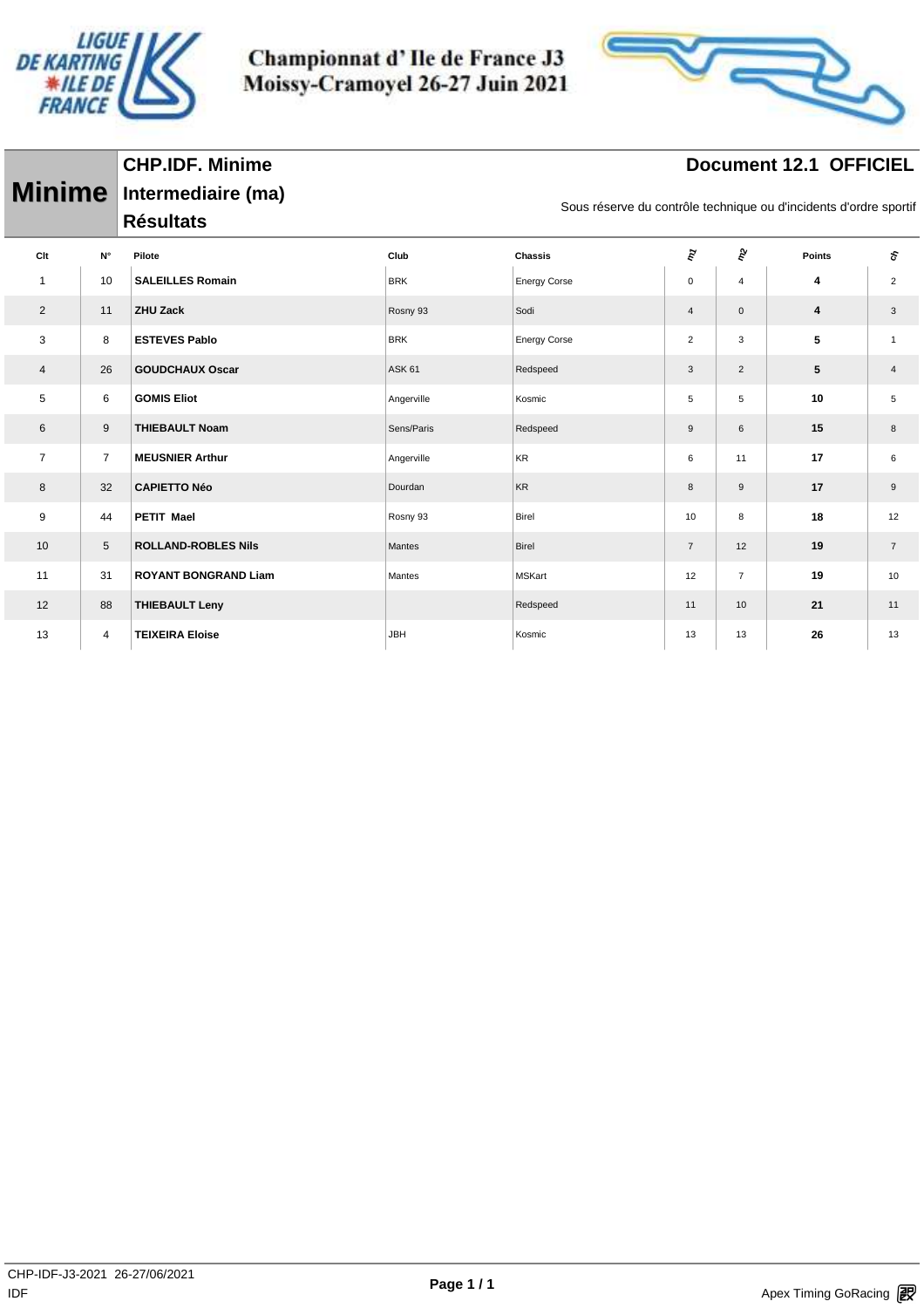

Championnat d'Ile de France J3 Moissy-Cramoyel 26-27 Juin 2021



# **Document 14.1 OFFICIEL**

|                |                    |                  | <b>Minime</b> Pre-Finale (pf) |               |                     |               | Sous réserve du contrôle technique ou d'incidents d'ordre sportif |          |  |  |  |  |  |  |
|----------------|--------------------|------------------|-------------------------------|---------------|---------------------|---------------|-------------------------------------------------------------------|----------|--|--|--|--|--|--|
|                |                    | <b>Résultats</b> |                               |               |                     |               |                                                                   |          |  |  |  |  |  |  |
| Clt            | p-l                | N°               | Pilote                        | Club          | Chassis             | Meilleur tour | Interv.                                                           | Ecart    |  |  |  |  |  |  |
|                | $\blacktriangle^3$ | 26               | <b>GOUDCHAUX Oscar</b>        | <b>ASK 61</b> | Redspeed            | 1:32.924      |                                                                   |          |  |  |  |  |  |  |
| 2              |                    | 11               | <b>ZHU Zack</b>               | Rosny 93      | Sodi                | 1:32.886      | 0.513                                                             | 0.513    |  |  |  |  |  |  |
| 3              | $\mathbf{V}_2$     | 10               | <b>SALEILLES Romain</b>       | <b>BRK</b>    | <b>Energy Corse</b> | 1:32.981      | 0.910                                                             | 1.423    |  |  |  |  |  |  |
| 4              | $\mathbf{V}_1$     | 8                | <b>ESTEVES Pablo</b>          | <b>BRK</b>    | <b>Energy Corse</b> | 1:32.956      | 4.074                                                             | 5.497    |  |  |  |  |  |  |
| 5              | $\equiv$           | 6                | <b>GOMIS Eliot</b>            | Angerville    | Kosmic              | 1:38.973      | 29.200                                                            | 34.697   |  |  |  |  |  |  |
| 6              | $\blacktriangle^1$ | $\overline{7}$   | <b>MEUSNIER Arthur</b>        | Angerville    | <b>KR</b>           | 1:37.397      | 3.429                                                             | 38.126   |  |  |  |  |  |  |
| $\overline{7}$ | $\blacktriangle^3$ | 5                | <b>ROLLAND-ROBLES Nils</b>    | Mantes        | Birel               | 1:39.210      | 10.194                                                            | 48.320   |  |  |  |  |  |  |
| 8              | $\blacktriangle^3$ | 31               | <b>ROYANT BONGRAND Liam</b>   | Mantes        | <b>MSKart</b>       | 1:38.111      | 13.916                                                            | 1:02.236 |  |  |  |  |  |  |
| 9              |                    | 44               | <b>PETIT Mael</b>             | Rosny 93      | <b>Birel</b>        | 1:40.021      | 12.209                                                            | 1:14.445 |  |  |  |  |  |  |
| 10             | $\sqrt{2}$         | 32               | <b>CAPIETTO Néo</b>           | Dourdan       | <b>KR</b>           | 1:38.892      | 1.324                                                             | 1:15.769 |  |  |  |  |  |  |
| 11             | $\blacktriangle^1$ | 88               | <b>THIEBAULT Leny</b>         |               | Redspeed            | 1:40.993      | 2.584                                                             | 1:18.353 |  |  |  |  |  |  |
| 12             | $\sqrt{6}$         | 9                | <b>THIEBAULT Noam</b>         | Sens/Paris    | Redspeed            | 1:40.760      | 0.939                                                             | 1:19.292 |  |  |  |  |  |  |
| 13             |                    | 4                | <b>TEIXEIRA Eloise</b>        | <b>JBH</b>    | Kosmic              | 1:44.286      | 15.148                                                            | 1:34.440 |  |  |  |  |  |  |

Tête de course : N°26 GOUDCHAUX Oscar (1-5) **Départ : 27/06 - 10:47:46 Meilleur tour : N°11 ZHU Zack** 1:32.886 58.14 km/h **Météo : Pluie Air : 16°C Piste : Mouillée** And a Record de l'épreuve : N°10 SALEILLES Romain 1:13.095 73.88 km/h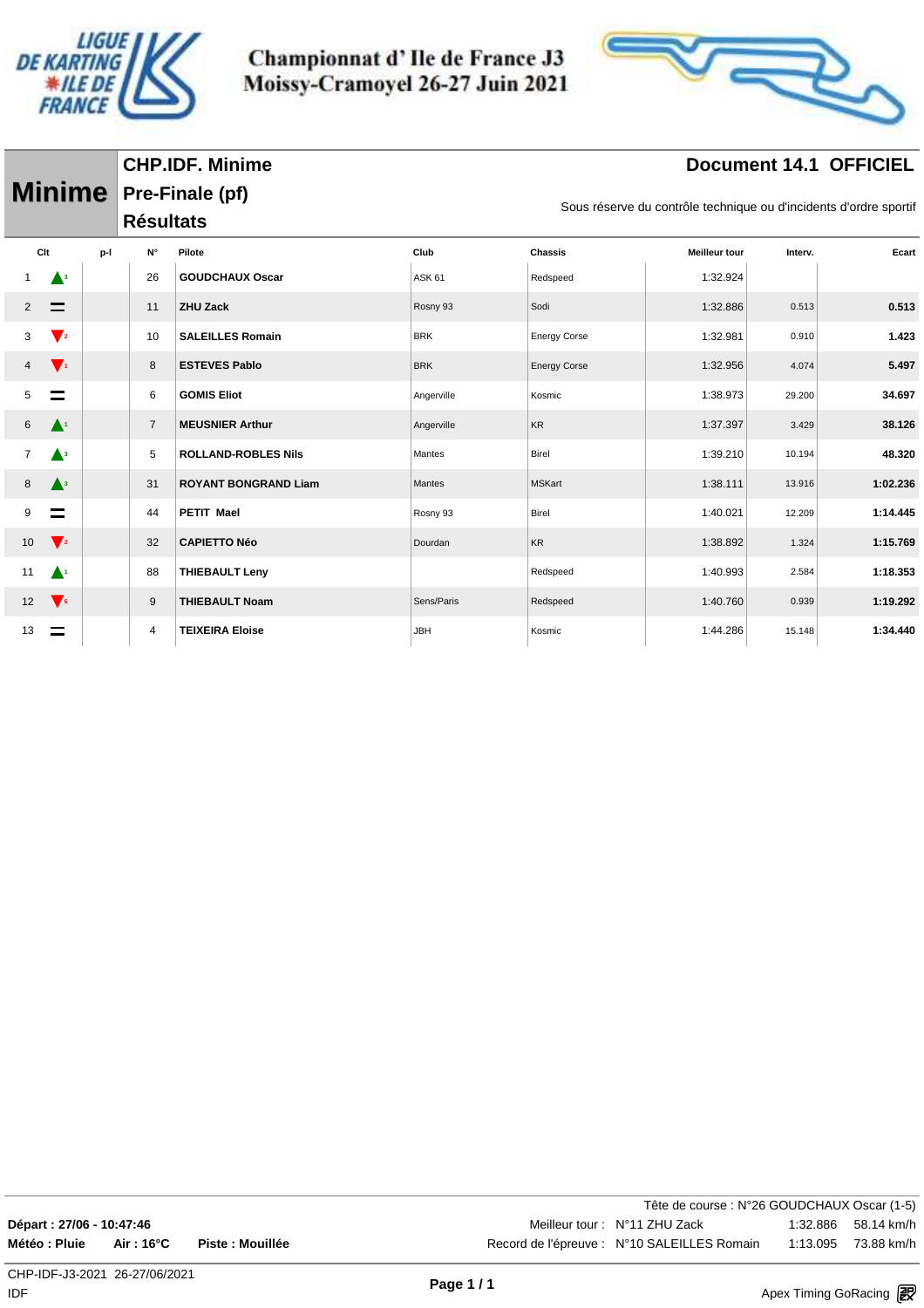



# **Minime** Pre-Finale (pf) **Exercise 2 Minimation**, sans valeur officielle **CHP.IDF. Minime Tableau des tours**

|                   | $\overline{1}$ | $\overline{2}$ | $\mathbf{3}$ | $\overline{4}$ | 5                      | 6                     | $\overline{7}$         | 8              | 9                       | 10        | 11                             | 12             | 13                                               |
|-------------------|----------------|----------------|--------------|----------------|------------------------|-----------------------|------------------------|----------------|-------------------------|-----------|--------------------------------|----------------|--------------------------------------------------|
| Grille            | 10             | 11             | 8            | 26             | 6                      | 9                     | $\overline{7}$         | 32             | 44                      | 5         | 31                             | 88             | $\overline{4}$                                   |
|                   |                |                |              |                |                        |                       |                        |                |                         |           |                                |                |                                                  |
| Départ            | 10             | 11             | 26           | 8              | 9                      | $5\phantom{1}$        | $6\phantom{1}6$        | $\overline{7}$ | $\overline{\mathbf{4}}$ | 31        | 88                             | 44             | 32                                               |
|                   |                |                |              |                |                        |                       |                        |                |                         |           |                                |                |                                                  |
| Tour 1            | 26             | 11             | 10           | 8              | $\overline{7}$         | 6                     | $5\phantom{.0}$        | 44             | 32                      | 31        | 88                             | $\overline{4}$ | $\boldsymbol{9}$                                 |
| Intervalle        |                | 0.3            | 0.9          | 2.5            | 4.7                    | 1.6                   | 5.7                    | 0.6            | 2.4                     | 4.6       | 2.5                            | 7.9            | 1.3                                              |
| Tour <sub>2</sub> | 26             | 11<br>0.3      | 10<br>0.8    | 8<br>3.0       | $\overline{7}$<br>10.1 | 6<br>1.8              | 5<br>6.9               | 32<br>9.4      | 31<br>5.2               | 44<br>1.3 | $\overline{\mathbf{4}}$<br>5.6 | 88<br>0.0      | $\begin{array}{c} \mathbf{9} \\ 3.6 \end{array}$ |
|                   |                |                |              |                |                        |                       |                        |                |                         |           |                                |                |                                                  |
| Tour <sub>3</sub> | 26             | 11<br>0.5      | 10<br>0.9    | 8<br>3.4       | 6<br>17.4              | $\overline{7}$<br>1.8 | $5\phantom{.0}$<br>6.4 | 31<br>12.4     | 32<br>$4.2\,$           | 88<br>5.1 | $\overline{\mathbf{4}}$<br>3.3 | 44<br>2.8      | $\begin{array}{c} \mathbf{9} \\ 0.4 \end{array}$ |
| Tour <sub>4</sub> | 26             | 11             | 10           | 8              | 6                      | $\overline{7}$        | $5\phantom{.0}$        | 31             | 88                      | 32        | 9                              | 44             | $\overline{\mathbf{4}}$                          |
|                   |                | 0.5            | 0.6          | 3.4            | 23.5                   | 0.2                   | 8.2                    | 20.4           | 5.4                     | 0.3       | 3.7                            | 0.6            | 5.1                                              |
| Tour <sub>5</sub> | 26             | 11             | 10           | 8              | 6                      | $\overline{7}$        | 5                      | 31             | 44                      | 32        | 88                             | 9              | $\overline{4}$                                   |
|                   |                | 0.5            | 0.9          | 4.0            | 29.2                   | 3.4                   | 10.1                   | 13.9           | 12.2                    | 1.3       | 2.5                            | 0.9            | 15.1                                             |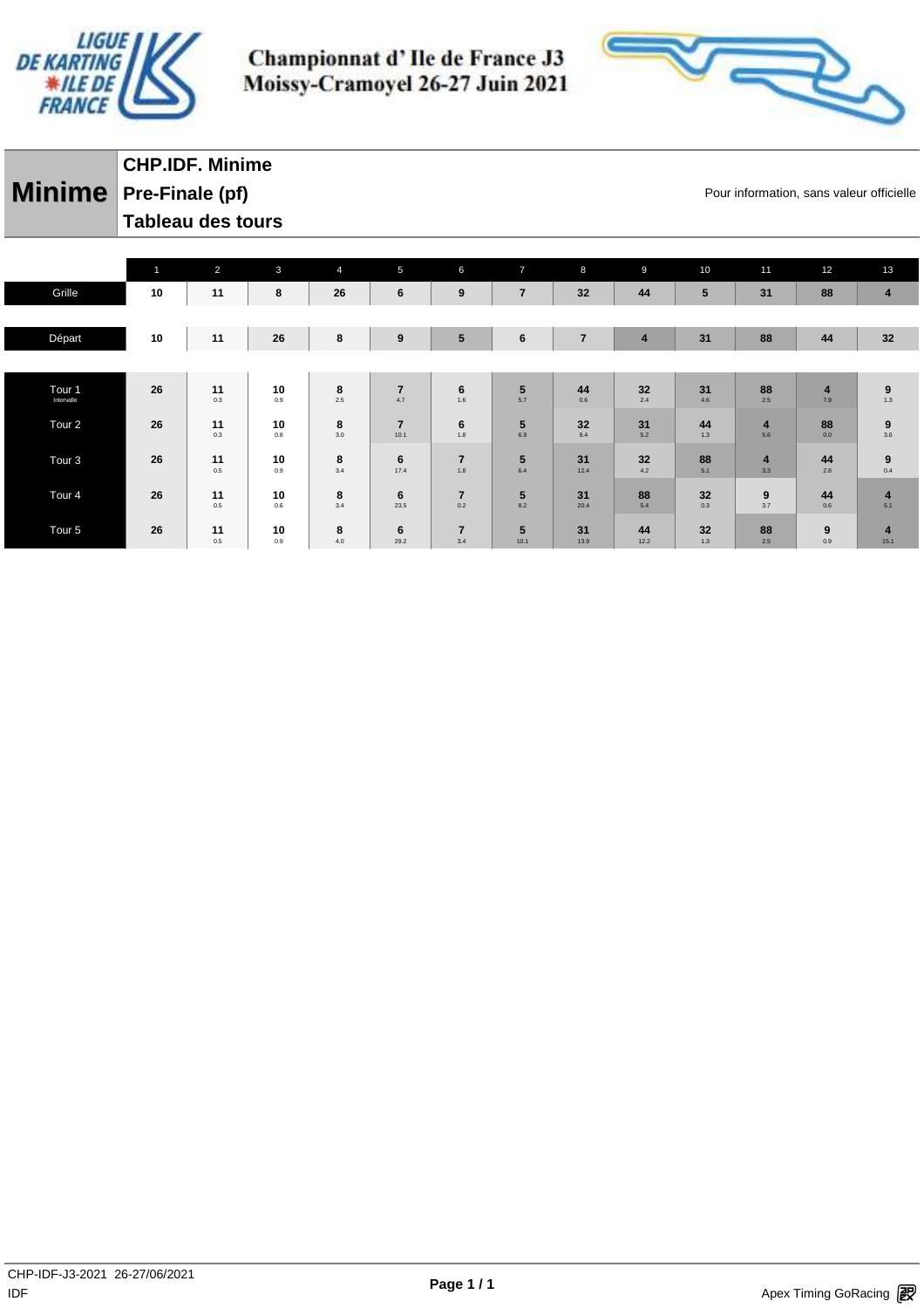



#### **Minime** Pre-Finale (pf) **Exercise 2 Minimation**, sans valeur officielle **CHP.IDF. Minime Analyse des tours Tours Temps au tour N°4 TEIXEIRA Eloise 2:05.997 1:44.286**  $3 \t 1.44.444$  1:49.926 1:54.840 **N°5 ROLLAND-ROBLES Nils 1:48.038 1:40.952 1:40.902 1:39.210** 1:44.649 **N°6 GOMIS Eliot 1:42.256 1:39.726 1:39.599 1:38.973** 1:39.510 **N°7 MEUSNIER Arthur 1:40.442 1:39.466** 1:43.292 **1:37.397** 1:42.708 **N°8 ESTEVES Pablo 1:37.027 1:34.064** 1:34.092 **1:32.956** 1:33.823 **N°9 THIEBAULT Noam 2:08.396 1:46.632 1:44.054 1:40.760** 1:45.554 **N°10 SALEILLES Romain 1:34.587 1:33.541** 1:33.732 **1:32.981** 1:33.171 **N°11 ZHU Zack 1:33.590** 1:33.617 1:33.646 **1:33.341 1:32.886 N°26 GOUDCHAUX Oscar 1:33.185** 1:33.605 1:33.443 1:33.312

|      | <b>Tours</b>                | Temps au tour |
|------|-----------------------------|---------------|
| N°31 | <b>ROYANT BONGRAND Liam</b> |               |
|      | 1                           | 1:55.227      |
|      | $\overline{2}$              | 1:47.832      |
|      | 3                           | 1:38.740      |
|      | $\overline{4}$              | 1:47.179      |
|      | 5                           | 1:38.111      |
|      | N°32 CAPIETTO Néo           |               |
|      | 1                           | 1:38.892      |
|      | $\overline{2}$              | 1:47.293      |
|      | 3                           | 1:48.153      |
|      | $\overline{4}$              | 1:48.842      |
|      | 5                           | 1:45.772      |
| N°44 | <b>PETIT</b><br>Mael        |               |
|      | 1                           | 1:47.275      |
|      | $\overline{2}$              | 1:56.291      |
|      | 3                           | 1:52.996      |
|      | $\overline{\mathbf{4}}$     | 1:41.895      |
|      | 5                           | 1:40.021      |
|      | N°88 THIEBAULT Leny         |               |
|      | 1                           | 1:57.574      |
|      | $\overline{2}$              | 1:52.332      |
|      | 3                           | 1:40.993      |
|      | $\overline{4}$              | 1:43.311      |

1:48.748

**1:32.924**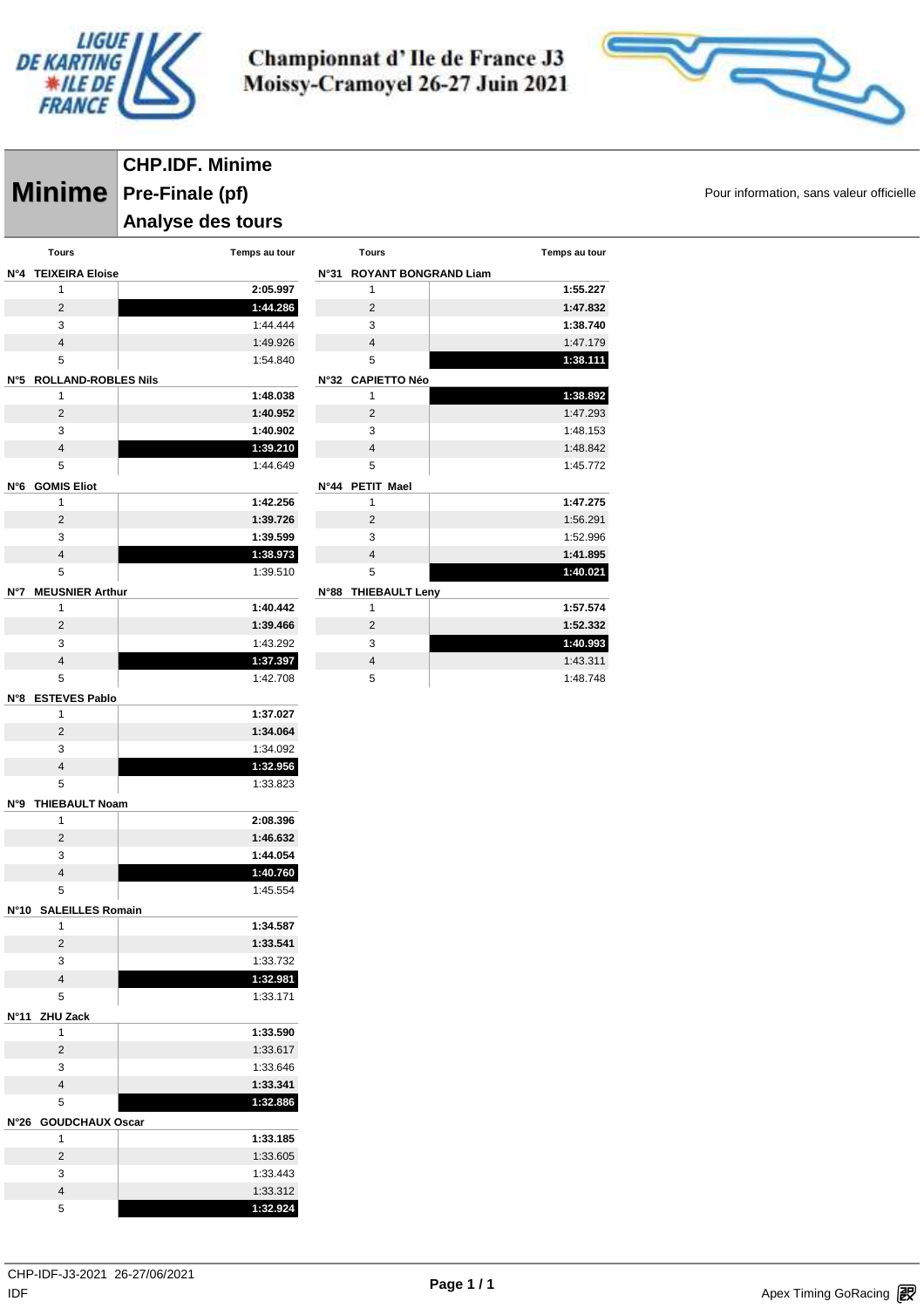



| <b>CHP.IDF. Minime</b>                   |                         | <b>Document 13</b>                                                |
|------------------------------------------|-------------------------|-------------------------------------------------------------------|
| Minime Pre-Finale (pf)                   |                         | Sous réserve du contrôle technique ou d'incidents d'ordre sportif |
| Grille de départ                         |                         |                                                                   |
| <b>TEIXEIRA Eloise</b><br>4              | 13                      |                                                                   |
|                                          | $12$                    | <b>THIEBAULT Leny</b><br>88                                       |
| <b>ROYANT BONGRAND Liam</b><br>31        | 11                      |                                                                   |
|                                          | $10\,$                  | <b>ROLLAND-ROBLES Nils</b><br>5                                   |
| PETIT Mael<br>44                         | 9                       |                                                                   |
|                                          | $\boldsymbol{8}$        | <b>CAPIETTO Néo</b><br>32                                         |
| <b>MEUSNIER Arthur</b><br>$\overline{7}$ | $\mathbf{7}$            |                                                                   |
|                                          | $6\overline{6}$         | <b>THIEBAULT Noam</b><br>9                                        |
| <b>GOMIS Eliot</b><br>6                  | 5 <sub>1</sub>          |                                                                   |
|                                          | $\overline{4}$          | <b>GOUDCHAUX Oscar</b><br>26                                      |
| <b>ESTEVES Pablo</b><br>8                | $\overline{\mathbf{3}}$ |                                                                   |
|                                          | $\overline{2}$          | <b>ZHU Zack</b><br>11                                             |
| <b>SALEILLES Romain</b><br>10            | $\mathbf{1}$            |                                                                   |
| POLE POSITION                            |                         |                                                                   |
| . .<br>.                                 |                         |                                                                   |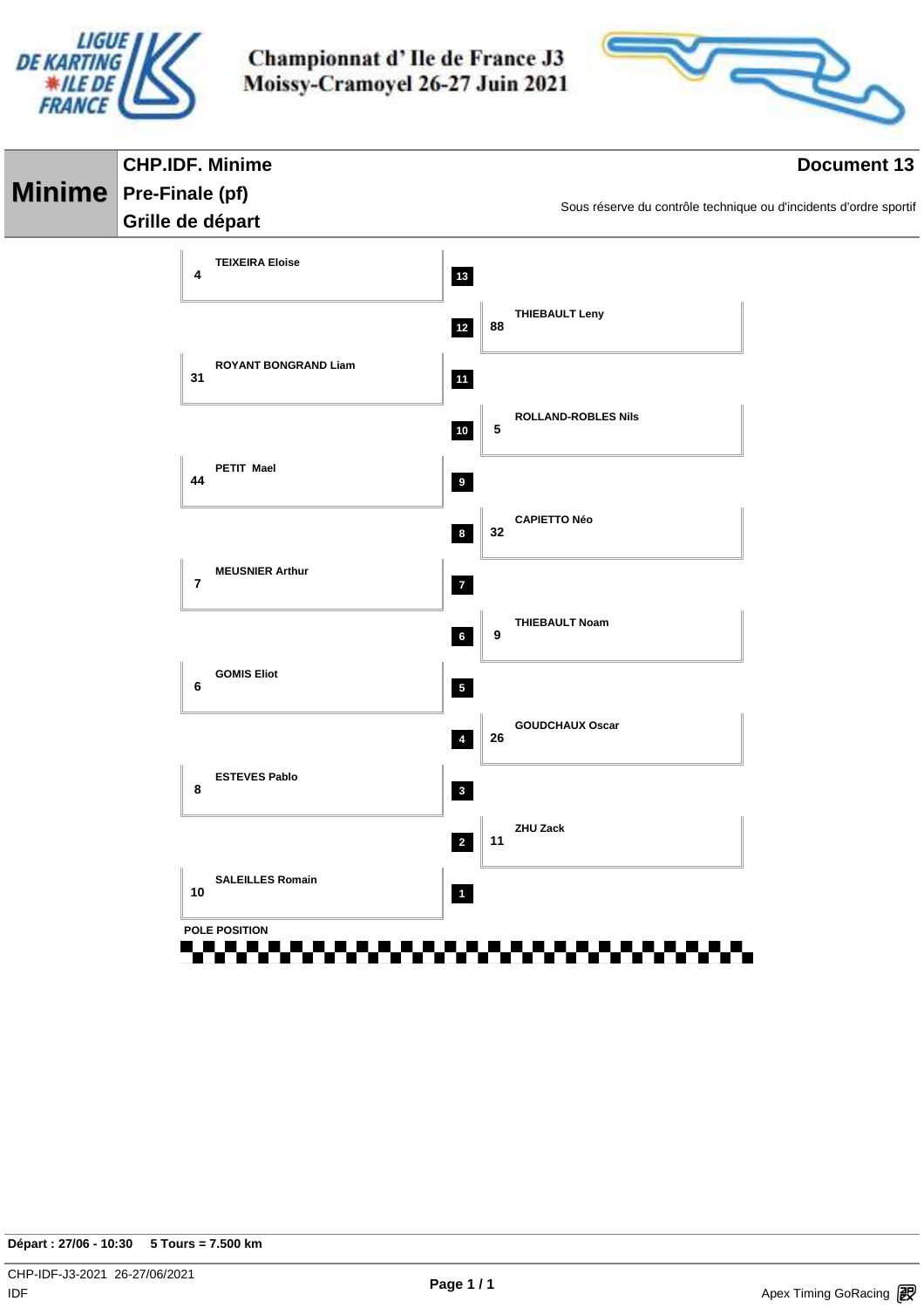

Championnat d'Ile de France J3 Moissy-Cramoyel 26-27 Juin 2021



## **Document 16.1 OFFICIEL**

|                 | <b>Minime</b> Finale (fi) |                  |                             |               |                     | Sous réserve du contrôle technique ou d'incidents d'ordre sportif |         |          |
|-----------------|---------------------------|------------------|-----------------------------|---------------|---------------------|-------------------------------------------------------------------|---------|----------|
|                 |                           | <b>Résultats</b> |                             |               |                     |                                                                   |         |          |
| Clt             | p-l                       | N۰               | Pilote                      | Club          | <b>Chassis</b>      | <b>Meilleur tour</b>                                              | Interv. | Ecart    |
|                 |                           | 26               | <b>GOUDCHAUX Oscar</b>      | <b>ASK 61</b> | Redspeed            | 1:33.181                                                          |         |          |
| $\overline{2}$  | $\equiv$                  | 11               | <b>ZHU Zack</b>             | Rosny 93      | Sodi                | 1:33.317                                                          | 0.738   | 0.738    |
| 3               |                           | 10               | <b>SALEILLES Romain</b>     | <b>BRK</b>    | <b>Energy Corse</b> | 1:33.314                                                          | 2.018   | 2.756    |
| 4               |                           | 8                | <b>ESTEVES Pablo</b>        | <b>BRK</b>    | <b>Energy Corse</b> | 1:32.850                                                          | 0.055   | 2.811    |
| 5               | $\blacktriangle^i$        | $\overline{7}$   | <b>MEUSNIER Arthur</b>      | Angerville    | KR                  | 1:36.678                                                          | 28.483  | 31.294   |
| 6               | $\blacktriangle^1$        | 5                | <b>ROLLAND-ROBLES Nils</b>  | Mantes        | Birel               | 1:38.738                                                          | 5.441   | 36.735   |
| $\overline{7}$  | $\blacktriangle^5$        | 9                | <b>THIEBAULT Noam</b>       | Sens/Paris    | Redspeed            | 1:38.453                                                          | 19.485  | 56.220   |
| 8               | $\blacktriangle^+$        | 44               | <b>PETIT Mael</b>           | Rosny 93      | Birel               | 1:42.108                                                          | 1.459   | 57.679   |
| 9               | $\triangle^2$             | 88               | <b>THIEBAULT Leny</b>       |               | Redspeed            | 1:43.612                                                          | 1.617   | 59.296   |
| 10 <sup>1</sup> |                           | 32               | <b>CAPIETTO Néo</b>         | Dourdan       | KR                  | 1:37.395                                                          | 0.971   | 1:00.267 |
| 11              | $\sqrt{3}$                | 31               | <b>ROYANT BONGRAND Liam</b> | Mantes        | <b>MSKart</b>       | 1:37.908                                                          | 1 Tour  | 1 Tour   |
| 12              | $\blacktriangle^1$        | 4                | <b>TEIXEIRA Eloise</b>      | <b>JBH</b>    | Kosmic              | 1:46.486                                                          | 3 Tours | 4 Tours  |
| 13              | $\mathbf{V}$ 8            | 6                | <b>GOMIS Eliot</b>          | Angerville    | Kosmic              | 1:49.909                                                          | 1.412   | 4 Tours  |

Tête de course : N°26 GOUDCHAUX Oscar (1-5) **Départ : 27/06 - 14:06:13** Meilleur tour : N°8 ESTEVES Pablo 1:32.850 58.16 km/h **Météo : Pluie Air : 18°C Piste : Mouillée** Record de l'épreuve : N°10 SALEILLES Romain 1:13.095 73.88 km/h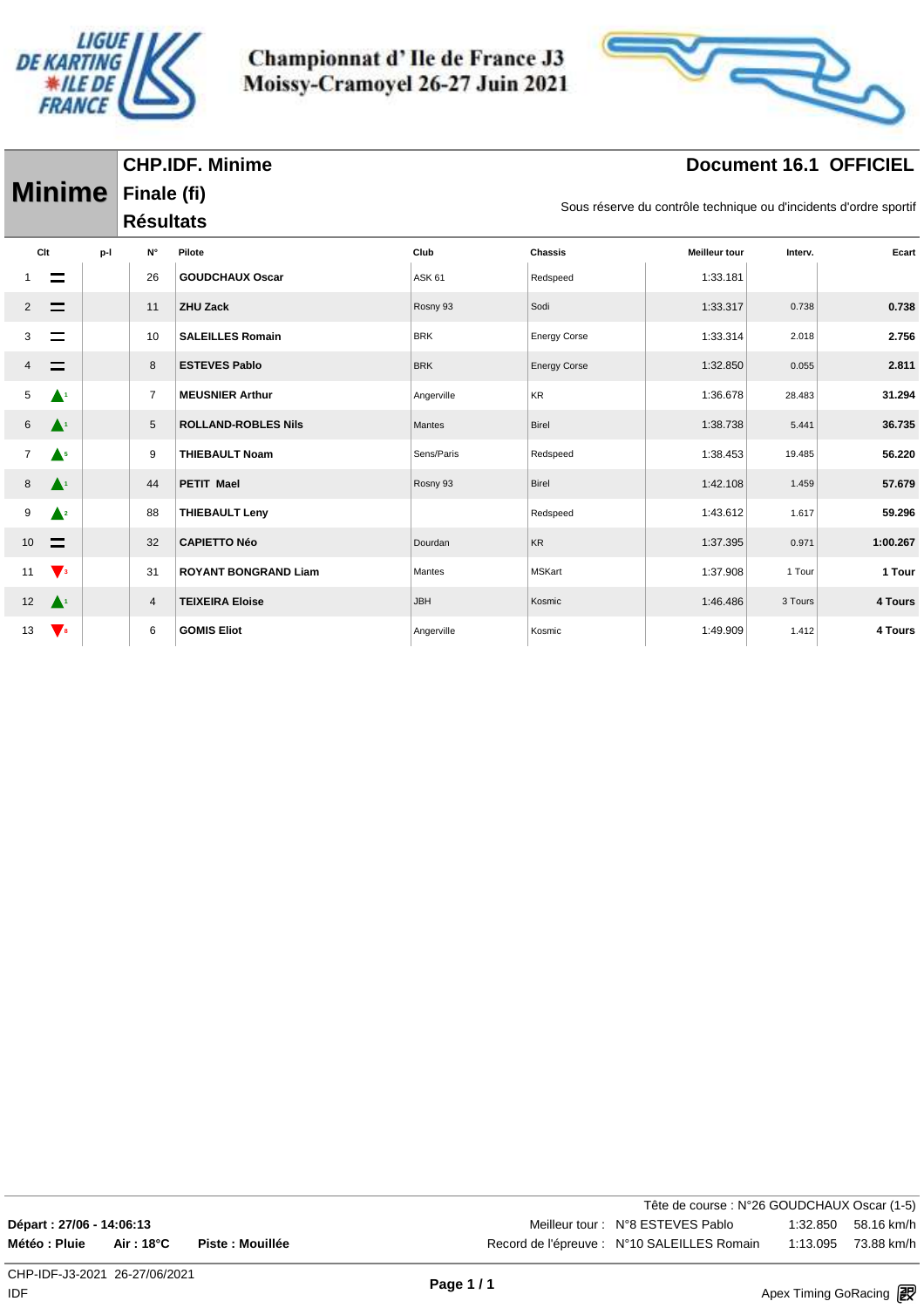



#### **Minime** Finale (fi) **Minime Pour information, sans valeur officielle CHP.IDF. Minime Finale (fi) Tableau des tours**

|                   | $\mathbf{1}$ | $\overline{2}$ | $\mathbf{3}$ | $\overline{4}$ | $5\phantom{.0}$         | 6               | $\overline{7}$ | 8         | 9      | 10                 | 11    | 12           | 13               |
|-------------------|--------------|----------------|--------------|----------------|-------------------------|-----------------|----------------|-----------|--------|--------------------|-------|--------------|------------------|
| Grille            | 26           | 11             | 10           | 8              | 6                       | $\overline{7}$  | 5              | 31        | 44     | 32                 | 88    | 9            | 4                |
|                   |              |                |              |                |                         |                 |                |           |        |                    |       |              |                  |
| Départ            | 26           | 11             | 10           | 8              | $\overline{\mathbf{r}}$ | $\bf 6$         | 31             | ${\bf 5}$ | 32     | $\boldsymbol{9}$   | 44    | 88           | 4                |
|                   |              |                |              |                |                         |                 |                |           |        |                    |       |              |                  |
| Tour <sub>1</sub> | 26           | 11             | 10           | 8              | $\overline{7}$          | 5               | 31             | 88        | $32\,$ | $\mathbf{X}_{0.1}$ | 44    | $\sum_{0.2}$ | $\boldsymbol{9}$ |
| Intervalle        |              | 0.4            | 0.5          | 0.6            | 1.6                     | 3.6             | 0.1            | 7.8       | 0.2    |                    | $1.2$ |              | 5.9              |
| Tour <sub>2</sub> | 26           | 11             | 10           | 8              | $\overline{7}$          | 5               | 31             | 88        | 44     | 9                  | 32    |              |                  |
|                   |              | 0.3            | 0.6          | 2.0            | 3.9                     | 5.6             | 0.9            | 11.3      | 2.7    | 7.0                | 0.2   |              |                  |
| Tour <sub>3</sub> | 26           | 11             | 10           | 8              | $\overline{7}$          | 5               | 31             | 88        | 44     | 9                  | 32    |              |                  |
|                   |              | 0.4            | $1.9$        | 0.9            | 9.7                     | 6.1             | 0.0            | 16.5      | 2.2    | 1.9                | 10.3  |              |                  |
| Tour <sub>4</sub> | 26           | 11             | 10           | 8              | $\overline{7}$          | $\frac{3}{4.2}$ | 5              | 88        | 44     | 9                  | 32    |              |                  |
|                   |              | 0.6            | 1.6          | 0.4            | 16.7                    |                 | 7.3            | 15.2      | 0.2    | 0.2                | 9.0   |              |                  |
| Tour <sub>5</sub> | 26           | 11             | 10           | 8              | $\overline{7}$          | 5               | 9              | 44        | 88     | 32                 |       |              |                  |
|                   |              | 0.7            | 2.0          | 0.0            | 28.4                    | 5.4             | 19.4           | 1.4       | 1.6    | 0.9                |       |              |                  |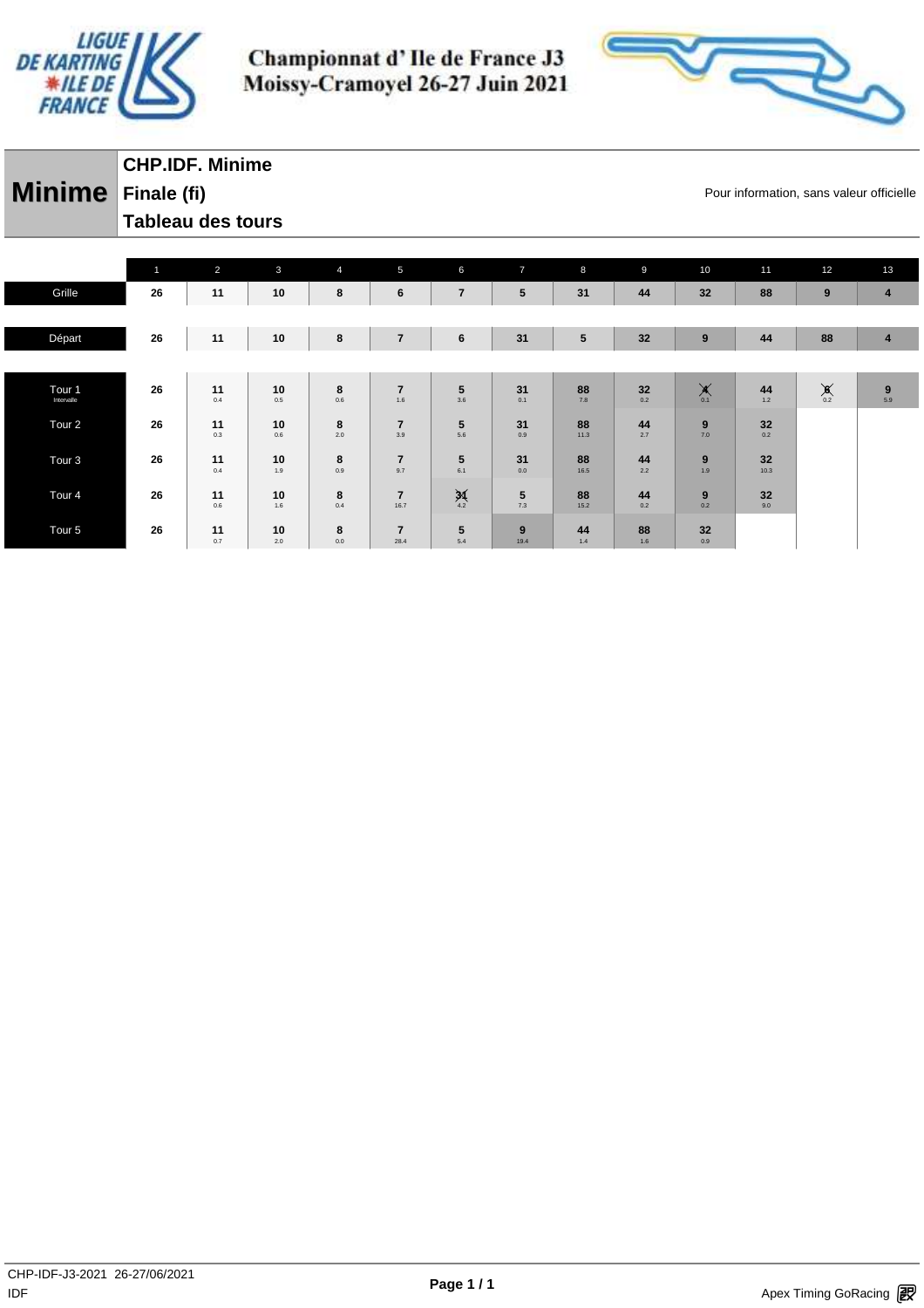

> **Tours Temps au tour 1:39.163 1:37.395**

> > **1:48.554 1:44.695 1:43.560 1:42.108** 1:44.144

> > **1:46.495 1:43.612** 1:44.121 1:44.015 1:46.056



**Minime** Finale (fi) **Minime Pour information, sans valeur officielle CHP.IDF. Minime Finale (fi) Analyse des tours** 

| Tours                        | Temps au tour | Tours               |
|------------------------------|---------------|---------------------|
| N°4 TEIXEIRA Eloise          |               | 4                   |
| $\mathbf{1}$                 | 1:46.486      | 5                   |
| N°5 ROLLAND-ROBLES Nils      |               | N°44 PETIT Mael     |
| 1                            | 1:39.831      | 1                   |
| $\overline{2}$               | 1:39.356      | $\overline{2}$      |
| 3                            | 1:39.852      | 3                   |
| $\overline{4}$               | 1:45.351      | $\overline{4}$      |
| 5                            | 1:38.738      | 5                   |
| N°6 GOMIS Eliot              |               | N°88 THIEBAULT Leny |
| 1                            | 1:49.909      | 1                   |
| N°7 MEUSNIER Arthur          |               | $\overline{2}$      |
| 1                            | 1:36.678      | 3                   |
| $\overline{2}$               | 1:37.275      | 4                   |
| 3                            | 1:39.375      | 5                   |
| $\overline{4}$               | 1:39.856      |                     |
| 5                            | 1:44.959      |                     |
| N°8 ESTEVES Pablo            |               |                     |
| 1                            | 1:35.271      |                     |
| 2                            | 1:34.949      |                     |
| 3                            | 1:33.547      |                     |
| $\overline{4}$               | 1:32.850      |                     |
| 5                            | 1:33.254      |                     |
| <b>THIEBAULT Noam</b><br>N°9 |               |                     |
| 1                            | 1:54.934      |                     |
| $\overline{2}$               | 1:45.609      |                     |
| 3                            | 1:38.453      |                     |
| $\overline{4}$               | 1:40.428      |                     |
| 5                            | 1:42.425      |                     |
| N°10 SALEILLES Romain        |               |                     |
| 1                            | 1:34.652      |                     |
| $\overline{2}$               | 1:33.561      |                     |
| 3                            | 1:34.608      |                     |
| $\overline{4}$               | 1:33.314      |                     |
| 5                            | 1:33.687      |                     |
| N°11<br><b>ZHU Zack</b>      |               |                     |
| 1                            | 1:34.190      |                     |
| $\overline{2}$               | 1:33.416      |                     |
| 3                            | 1:33.386      |                     |
| 4                            | 1:33.581      |                     |
| 5                            | 1:33.317      |                     |
| N°26 GOUDCHAUX Oscar         |               |                     |
| 1                            | 1:33.800      |                     |
| 2                            | 1:33.478      |                     |
| 3                            | 1:33.311      |                     |
| $\overline{4}$               | 1:33.446      |                     |
| 5                            | 1:33.181      |                     |
| <b>ROYANT BONGRAND Liam</b>  |               |                     |
| N°31<br>$\mathbf{1}$         | 1:40.069      |                     |
| $\overline{2}$               | 1:40.082      |                     |
| 3                            | 1:38.978      |                     |
| $\overline{4}$               | 1:37.908      |                     |
|                              |               |                     |
| N°32 CAPIETTO Néo<br>1       | 1:47.628      |                     |
| $\overline{2}$               |               |                     |
|                              | 1:53.421      |                     |
| 3                            | 1:48.515      |                     |